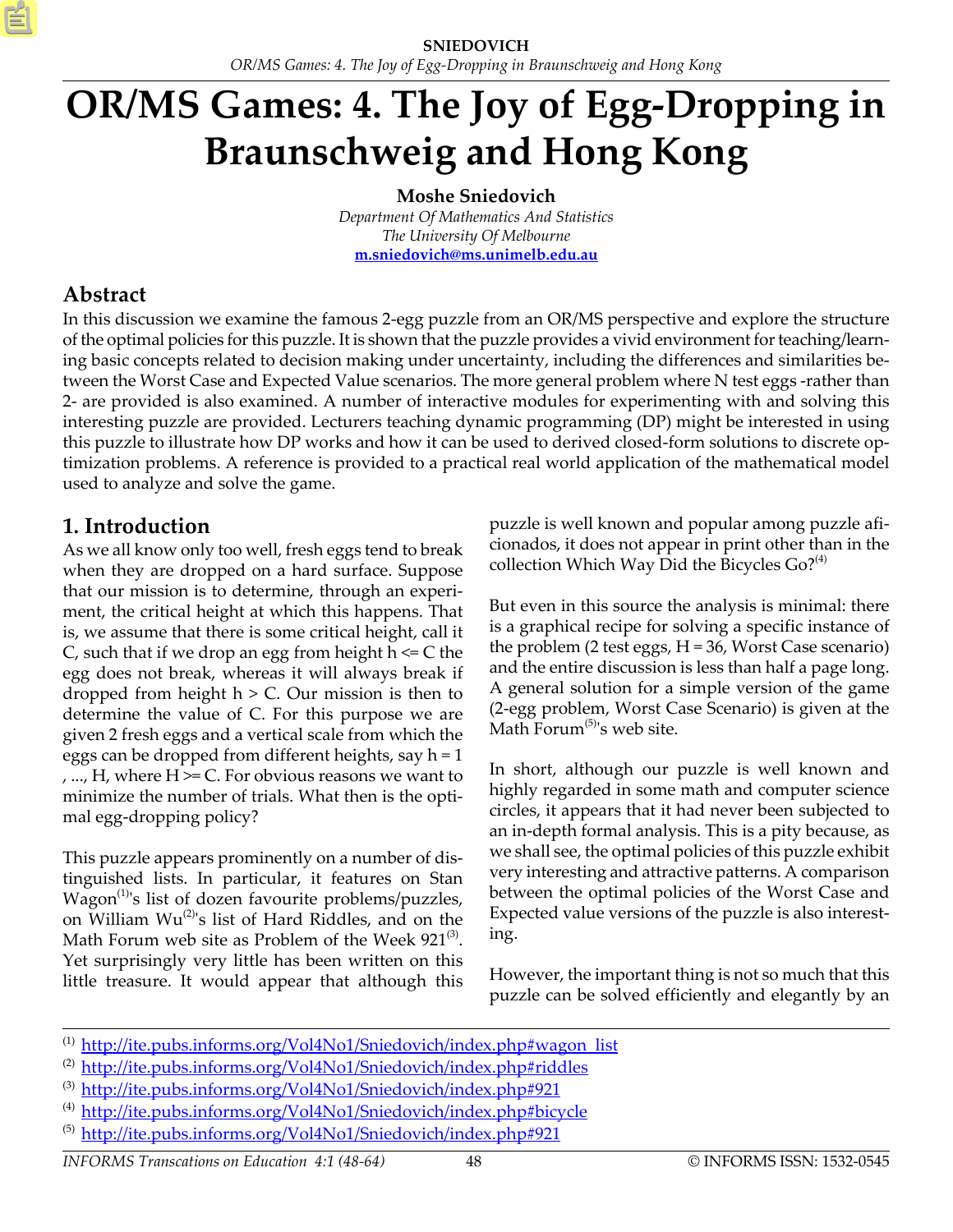#### **SNIEDOVICH** *OR/MS Games: 4. The Joy of Egg-Dropping in Braunschweig and Hong Kong*

established and well known OR/MS method, but that this method -DP- is also capable of solving many other interesting puzzles within a coherent unified and systematic framework. Indeed, this article is a product of the author's current effort $^{(6)}$  to promote the idea that the time has come to recognize GAMES and PUZZLES as important and challenging application areas of OR/MS. Furthermore, as indicated in Section 5, the mathematical model used to model, analyze and solve the puzzle apparently has a practical real world application!

In this paper we demonstrate that this puzzle provides a friendly framework for the introduction, illustration and analysis of a number of important OR/MS concepts such as decision making under uncertainty, Worst Case and Laplace Scenarios, optimal policies, sequential decision processes, robustness, and so on. These concepts can be discussed at different technical levels depending on the students' mathematical background, inclination and interests. Lecturers who are reluctant to include games in their courseware are encouraged to read the first article in this series (Sniedovich, 2002a).

With this in mind let us have a closer look at the puzzle itself.

The first thing to observe about the problem is that while the existence of the critical height C is guaranteed, no information whatsoever is provided about its value, except that  $0 \le C \le H$ . Note that if  $C = 0$  then an egg will break if dropped from any height in the range  $\{1, ..., H\}$  and if C = H then an egg will not break if dropped from any height in this range. We shall refer to H as the *size* of the problem.

As a consequence, strictly speaking, the problem described above is not well defined because the uncertainty regarding the value of C is not quantified. Indeed, it is impossible to simulate the above formulation, let alone find an optimal policy for the problem. This situation is typical of other popular games and puzzles, for instance the counterfeit coin problem (Sniedovich, 2003).

Decision theory suggests a number of approaches to overcome difficulties of this type (French, 1988). The most popular ones are the *Worst Case Scenario* and the *Expected Value Scenario* or the *minmax approach* and the *Bayesian approach*, respectively.

Under the Worst Case Scenario we assume the worst. That is, we assume that whatever we do in terms of egg-dropping, the value of C will be that which is the least favourable to the experiment. In short, under this scenario we assume that Mother Nature is playing against us. This means that to solve the problem we have to determine two interrelated optimal policies: one for *Mother Nature* and one for the decision maker (DM) responsible for solving the problem (us!).

This is the version of the puzzle that completely dominates the market place. The following is a typical description of the Worst Case Scenario version of the problem:

Suppose that we wish to know which windows in a 36-story building are safe to drop eggs from, and which will cause the eggs to break on landing. We make a few assumptions:

- An egg that survives a fall can be used again.
- A broken egg must be discarded.
- The effect of a fall is the same for all eggs.
- If an egg breaks when dropped, then it would break if dropped from a higher window.
- If an egg survives a fall then it would survive a shorter fall.
- It is not ruled out that the first-floor windows break eggs, nor is it ruled out that the 36th-floor windows do not cause an egg to break.

If only one egg is available and we wish to be sure of obtaining the right result, the experiment can be carried out in only one way. Drop the egg from the first-floor window; if it survives, drop it from the second floor window. Continue upward until it breaks. In the worst case, this method may require 36 droppings. Suppose 2 eggs are available. What is the least number of egg-droppings that is guaranteed to work in all cases?

Which Way Did the Bicycle  $Go?^{(7)}$  (page 53)

<sup>&</sup>lt;sup>(6)</sup> <http://ite.pubs.informs.org/Vol4No1/Sniedovich/index.php#sniedovich>

<sup>(7)</sup> <http://ite.pubs.informs.org/Vol4No1/Sniedovich/index.php#bicycle>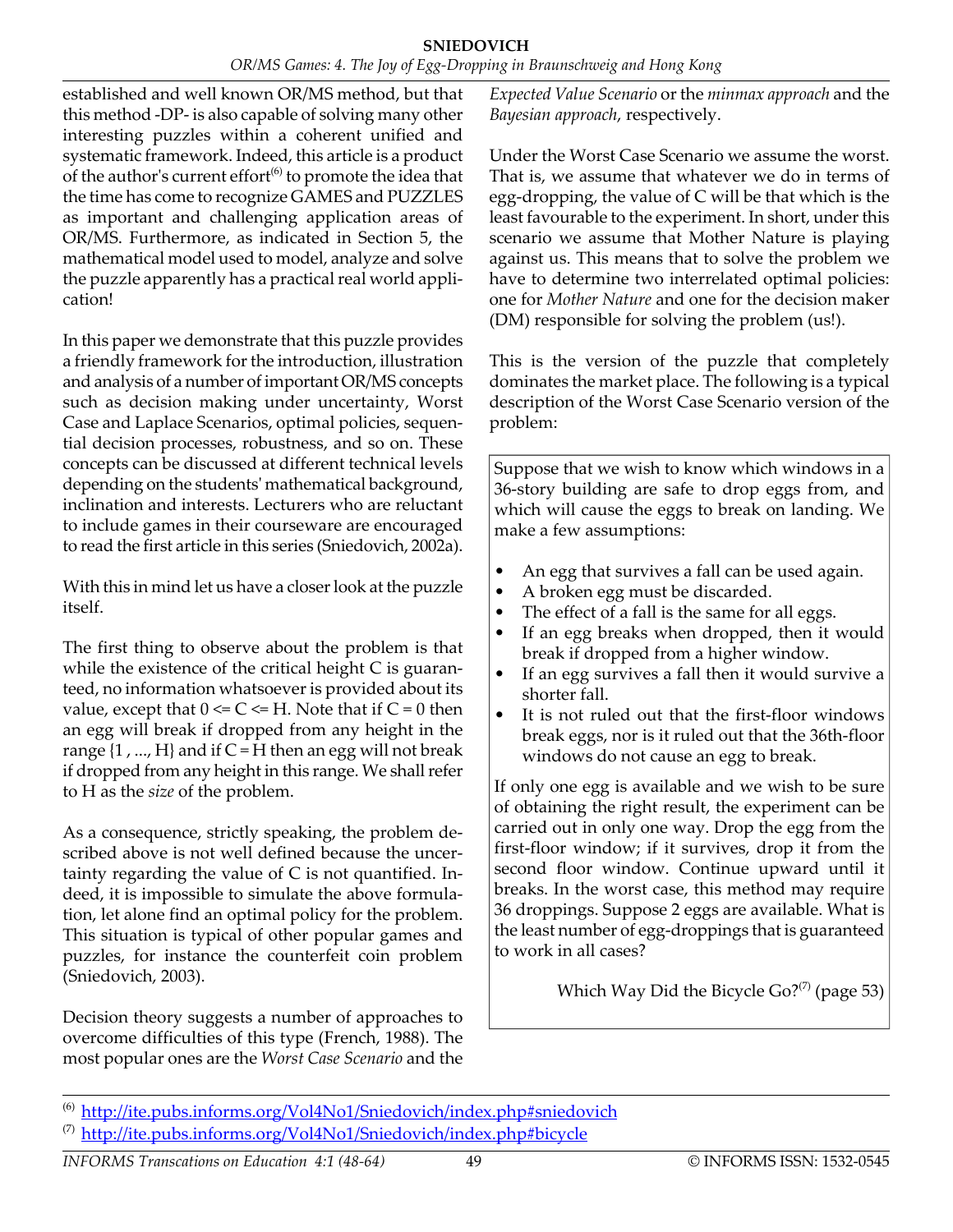#### **SNIEDOVICH** *OR/MS Games: 4. The Joy of Egg-Dropping in Braunschweig and Hong Kong*

Although the term "Worst Case" is not used explicitly in this description, this idea is conveyed by the term "*in all cases*". As we shall see, one major advantage of adopting this version of the puzzle is that the problem is then relatively easy.

Under the Expected Value Scenario we assume that C is the realization of a *random variable*, call it C, whose probability distribution function over **H** *:= {0,1,2,...,H}* is known. It is assumed that in this case we wish to minimize the expected value of the total number of trials required to determine the value of C, assuming that Mother Nature determines the value of  $C$  via some given probability distribution over **H**. The difficulty with this approach is that we have to postulate a probability distribution over **H**. The most famous instance of this scenario is *Laplace's Scenario* under which it is assumed that C is *uniformly distributed* over **H**. We

assume that the reader is familiar with the distinction we make here between the random variable C and a particular value that it can take, C.

We shall consider in detail the Worst Case Scenario and Laplace's Scenario and show how they can be analyzed and solved via dynamic programming (DP). And for the readers convenience, in the main body of the paper we shall consider only the simple case where 2 test eggs are available. The analysis and solution of problems where more than two test ages are available is provided in the Appendix.

As a prelude you may wish to experiment with the interactive module provided below. It simulates the Worst Case Scenario so when you play with it assume that Mother Nature is indeed playing against you.





#### **Commentary:**

To solve the puzzle using this module, you have to either (i) completely change the red column into a white column or (ii) have a gold box somewhere in the blue column and a white box just below it in the red or blue column or (iii) have a gold box in the first position in either the red or blue column. In case (i) we have  $C = H$  and in case (ii) we have  $C = G-1$ , where G is the position of the lowest gold box in the red column, and in case (iii) we have  $C = 0$ .

Needless to say, the objective is not merely to determine the value of C, but rather to determine how the trials should be conducted so as to determine the value of C with the least number of trials, regardless of how Mother Nature plays her game. Observe, however, that if we know the value of C, then it is easy to construct an optimal policy to solve the problem: we drop Egg 1 from position  $h = C + 1$ . Naturally, it will crash. Then we drop Egg 2 from h = 1, then from h=2, and so on up to h = C. The second egg will survive all these trials. Note that this policy requires exactly  $C + 1$  trials: one with Egg 1 and C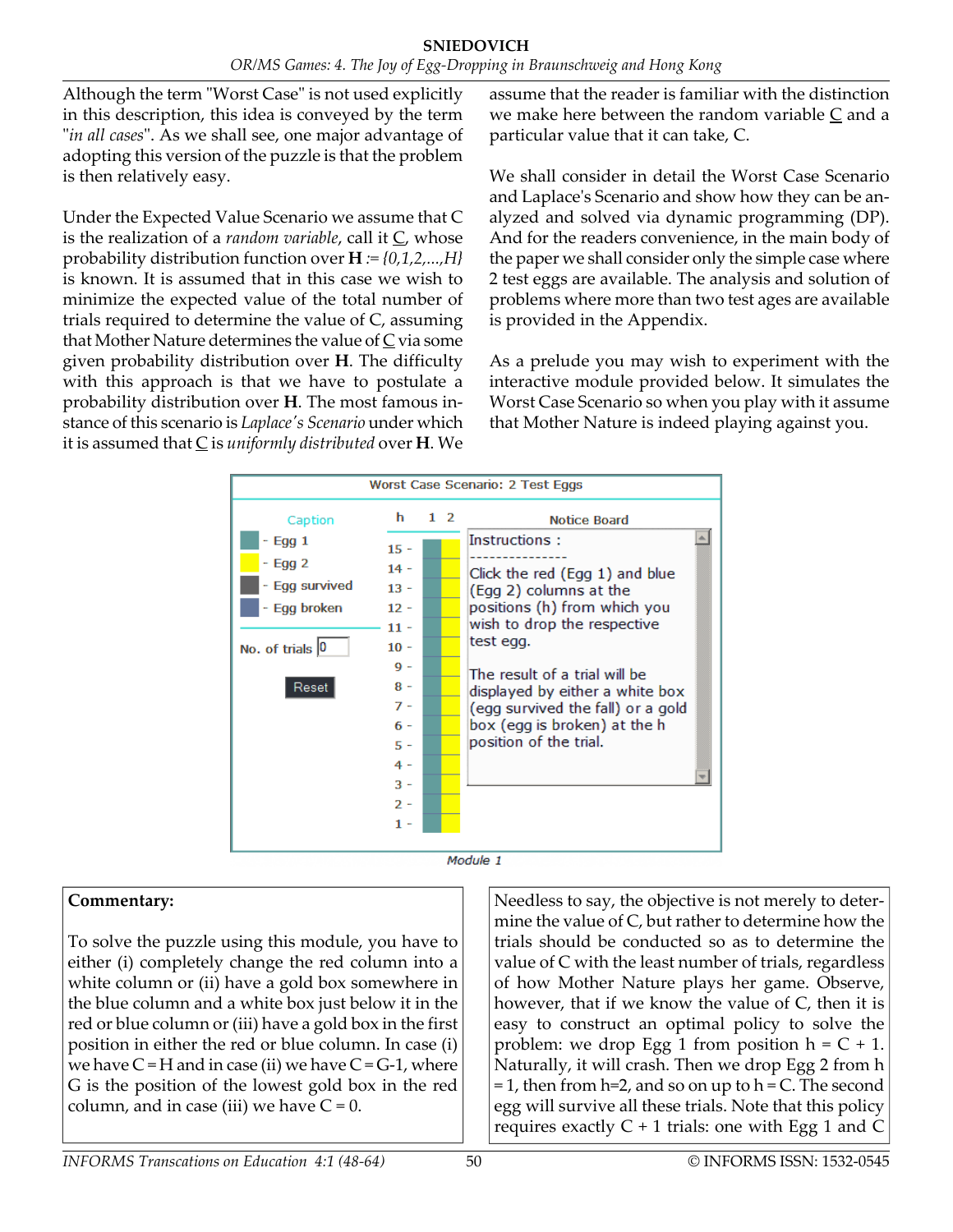with Egg 2. Furthermore, using this strategy we shall break only one egg. The difficulty is then that the value of C is not known in advance.

Before we explain how DP solves problems of this kind, let us examine in more detail the essential issues faced by Mother Nature and the Decision Maker (DM). This will facilitate the formulation of the DP model for the puzzle.

# **2. Preliminary Analysis**

In order to appreciate the complexity of the puzzle it is instructive to consider first a much simpler puzzle, namely the puzzle where only *one*test egg -rather than two- is provided. Once we obtain a solution to this problem we can use it in the construction of the optimal solution to problems where there are two test eggs. Hopefully, this will then enable us to obtain a solution for the more general case where there are n test eggs. This is a typical DP approach to problem solving.

The other thing we ought to do is agree on suitable notation, terminology and conventions for the formulation of the mathematical model for the puzzle. Here again we use a DP inspired paradigm according to which the problem under consideration is regarded as a *sequential decision process*. The core ingredients of such processes are objects called *state* variables, *decision* variables and *transitions*.

It is convenient to describe these objects using the notion *interval of uncertainty* (IOU). This interval is simply the range of heights that are yet to be tested. Thus, initially IOU = {1,2,...,H}. Now suppose that we drop an egg from height h and the egg breaks. Then the IOU will be equal to {1,2,...,h - 1}. If the egg does not break then the IOU would be equal to  ${h+1,...,H}$ .

The size of a problem is the size (cardinality) of the IOU associated with the problem. Thus, initially the size of the problem is H. The size of a problem associated with the IOU =  $\{1,...,h-1\}$  is h -1 and the size of a problem associated with  $IOU = {h+1,...,H}$  is equal to H-h. So we see that if we drop an egg from height h, the size of the original IOU -hence the size of the original problem- will decrease from H to either h - 1 (if the egg breaks) or to H-h (if the egg does not break). The question regarding which one of these two events

will actually take place must be dealt with within the assumed behaviour of Mother Nature.

# **States**

Three parameters are required to provide a complete description of the state of the process:

- $n =$  number of test eggs available,  $n = 0,1,2,3,...,N$ .
- $k = size of the problem, k = 0, 1, 2, \dots, H.$
- $m =$  the lowest position in the IOU,  $m = 1, 2, \dots, k$ .

For instance, the state  $s = (2,6,4)$  indicates that 2 test eggs are available, and IOU =  $\{4,5,6,7,8,9\}$ . The initial state of the process is  $s = (N,H,1)$  where N denotes the number of test eggs available at the commencement of the experiment. The process terminates either when there are no more test eggs  $(n = 0)$  or when the IOU is empty  $(k = 0)$ , whichever occurs first. Let S denotes the set of all feasible states. Observe that for state s = (n,k,m) to be feasible with respect to the original problem we must have  $m + k - 1 \leq H$ .

# **Decision variables**

There are two kinds of decisions: those made by the decision maker (DM), call them x, and those made by Mother Nature, call them z. Let DX(s) denote the set of feasible decisions available to DM when the process is state s. Then from the description of the problem it follows that  $DX(s)$  is the set consisting of the elements of the IOU associated with state  $s = (n,k,m)$ , namely  $DX(n,k,m) = \{m,...,m+k-1\}$ . Alternatively,  $DX(s)$  could be defined as the set of corresponding relative positions {1,2,...,k}. For the purposes of our analysis the later is more convenient. So from now on we shall let

$$
DX(n,k,m) := \{1,...,k\}
$$
 (1)

denote the set of feasible decisions available to DM when the process is in state  $s=(n,k,m)$ . The exception is the case where n=1: here we have

$$
DX(1,k,m) := \{1\}
$$
 (2)

that is, if only one test egg is available then we must drop the egg from the first (lowest) position in the IOU.

As far as Mother Nature is concerned, the set of feasible solutions pertaining to state s and decision x (on the part of DM) is as follows: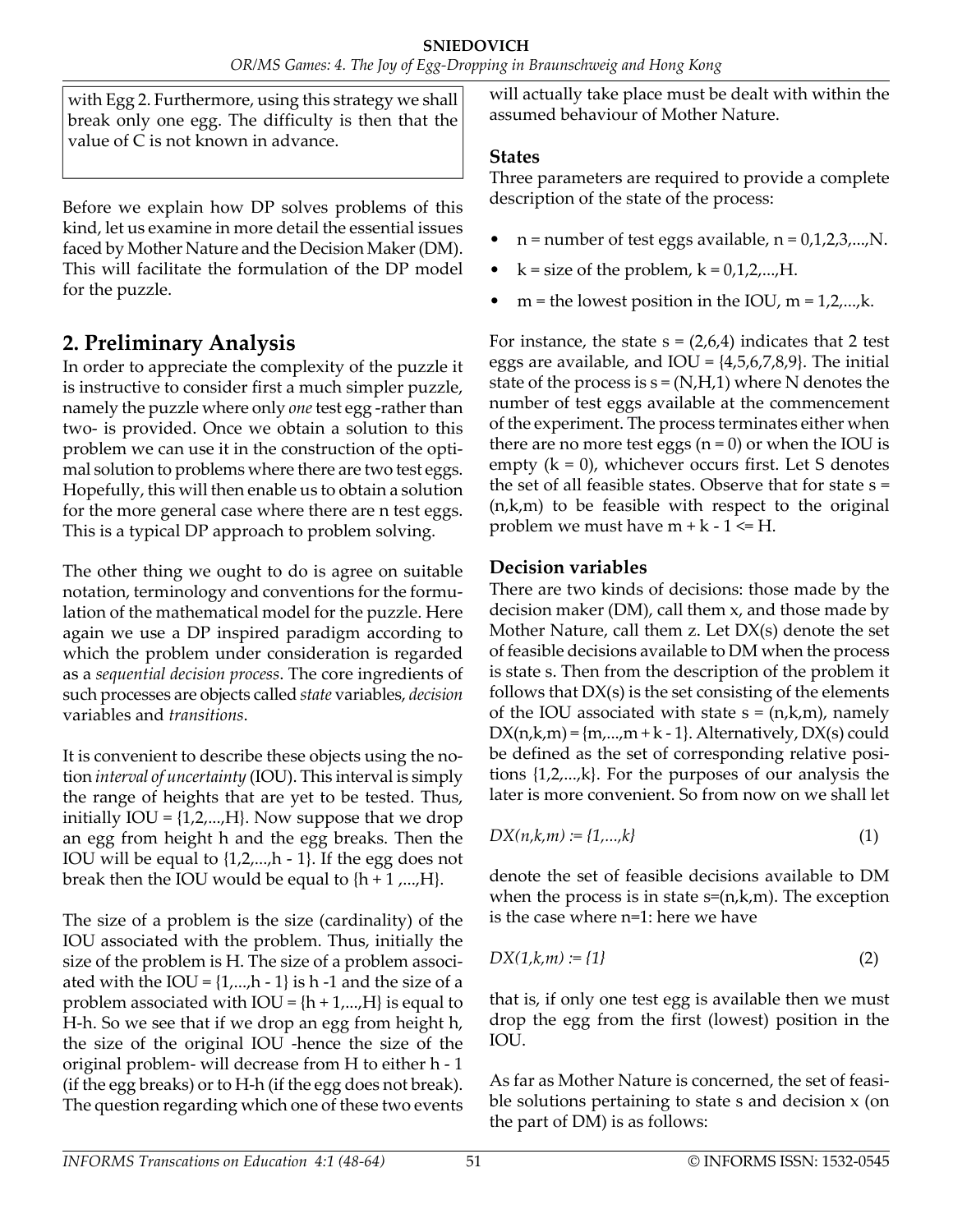*DN := {Break, !Break}* (3)

$$
\mathcal{L}_{\mathcal{A}}
$$

where !Break := Do not Break.

# **Transitions**

Given that the process is in state s, the DM selects decision x and Mother Nature selects decision z, the new state of the process would be  $s' = (n', k', m') = t(s, x, z)$ where the values of n',k' and m' are as follows:

| $Z =$        | $n' =$ | $\mathbf{k}'$<br>$=$ |
|--------------|--------|----------------------|
| <b>Break</b> | n-1    | $x-1$                |
| !Break       | n      | $k-x$                |
| $m' =$       | m      | $m+x$                |

We refer to t as the *transition* function. The following figure illustrates how the transition function works, highlighting how the two values of z affect the new state and the new IOU of the process.



*Figure 1: State Transitions*

# **Optimal Scores**

To construct DP functional equation for the problem we now define the following (conditional) optimal scores:

 $W(s)$  := minimum number of trials required to identify the value of C under the Worst Case Scenario given that the initial state of the process is  $s=(n,k,m)$ .

 $A(s)$  := minimum value of the expected value of number of trials required to identify the value of C under the Expected Value Scenario given that the initial state of the process is  $s=(n,k,m)$ .

 $L(s)$  := minimum value of the expected value of number of trials required to identify the value of C under Laplace's Scenario given that the initial state of the process is  $s=(n,k,m)$ .

Note that here the initial state of the process is deployed a parameter. We are interested in the values of  $W(s)$ ,  $A(s)$  and  $L(s)$  for  $s = (N,H,1)$  which is the initial state of the original problem.

## **1-Egg problem**

If  $n = 1$ , namely if there is only one test egg, then the problem is extremely simple, in fact it is trivial. This is so because in this case there is only one feasible policy: we must drop the egg from the lowest position  $(x = 1)$  in the IOU. So we first drop the egg from position  $h = 1$ , then from position  $h = 2$ , and so on, until it either breaks, or we reach  $h = H$ . If it breaks, say at height  $h = q$ , then  $C = q-1$ . If it does not break then C = H. Observe that should we skip a step and move from say height q to height  $q + 2$ , then we may expose ourselves to a major embarrassment: the egg will break at  $h = q + 2$  and we shall not know whether  $C = q$  or C  $= q + 1$ . We do not want to do that!

Since this simple policy is the only feasible policy, it must be the optimal policy. Clearly then, if Mother Nature is playing against us (trying to prolong the experiment as much as possible), She will set  $C = H$ , in which case exactly H trials will be needed to solve the problem.

If the value of C is determined by a probability distribution function, then the number of trials is a random variable, call it  $\underline{T}$ , whose probability distribution can be determined from the distribution of  $C$ . More specifically, it can be shown that

## **Lemma 1**

Under the optimal policy for the case where  $n = 1$  we have

$$
P[T = T | s] = P[C = T-1], T = 1,...,H-1; s = (1,H,m)
$$
 (4)

 $P[T = H|S] = P[C \rangle = H-1|S] = P[C = H-1|S] + P[C = (5)$ *H|s], s = (1,H,m)*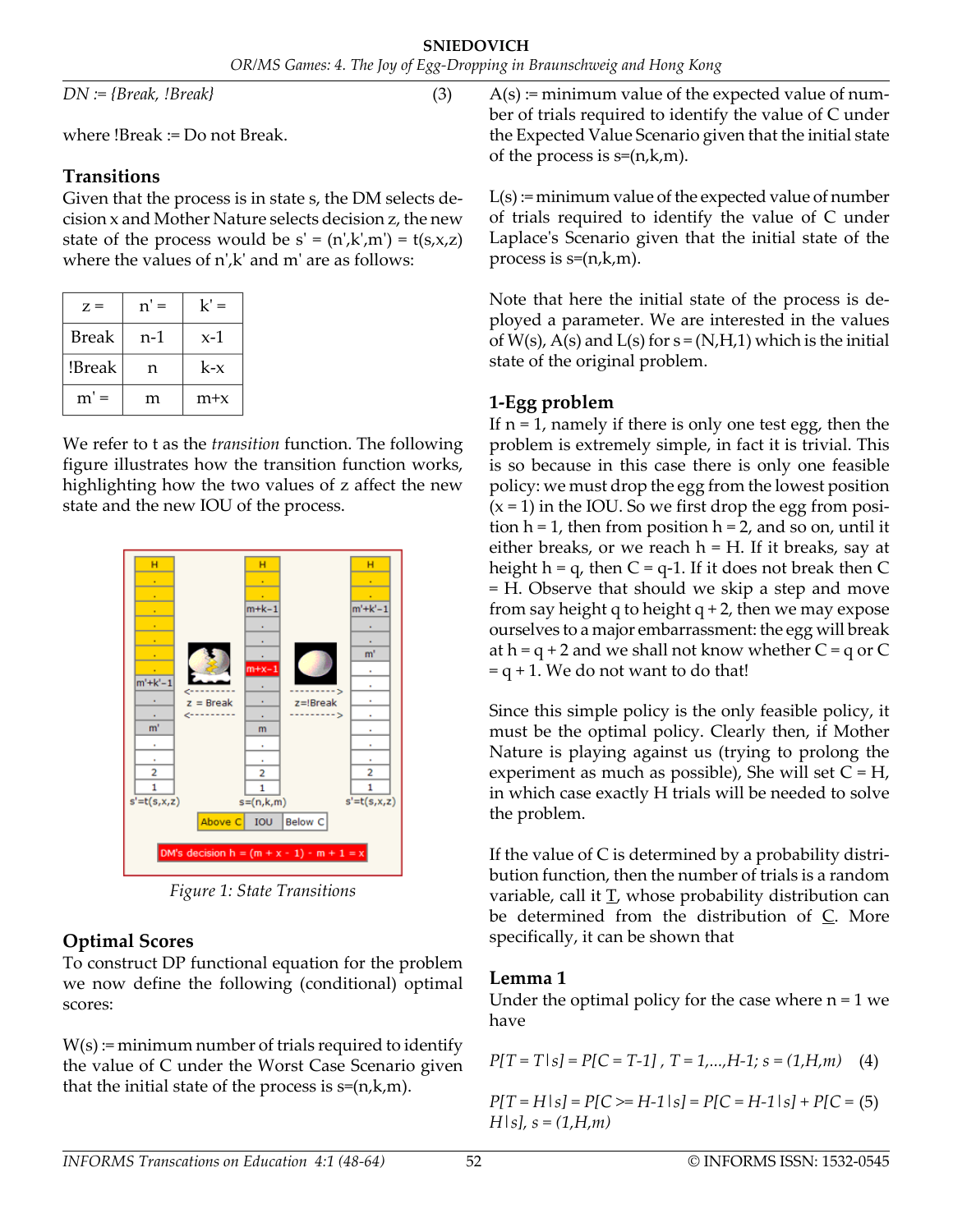$E[T|s] = 1xP[T = 1|s] + ... + HxP[T = H | s] = E[C | (6)$ *s] + P[C ≤ H-1|s] , s = (1,H,m)*

where P[ event] denotes the probability of event, P[ ... | s] denotes conditional probability and E[ ... | s] denotes conditional expectation given state s.

Observe that the fact that  $C$  is uniformly distributed does not entail that so is  $t$ . For example, consider the</u> case where H=3 and C is uniformly distributed over  $\{0,1,2,3\}$ . Then  $P[T = 1] = 1/4$ ,  $P[T = 2] = 1/4$ , and  $P[T = 1]$ 3] =  $1/2$ . Hence E[C] =  $3/2$  and E[T] =  $9/4$ .

If  $\subseteq$  is uniformly distributed, then  $P[\subseteq H] = 1/(H+1)$ and  $E[\_] = H/2$ . Hence, (6) implies the following:

#### **Lemma 2**

If  $C$  is uniformly distributed, then

*E[T|s] = H/2 + 1 - 1/(H+1) = H/2 + H/(H+1) = (H2 +* (7) *3H)/2(H + 1).*

So here are the basic results:

### **Corollary 1**  $W(1,k,m) = k$ ,  $k = 1,2,3, \ldots$ , H. (8)

 $A(1,k,m) = E[C|m] + 1 - P[C = k|m], k = 1,2,3,...,H(9)$ 

 $L(1, k, m) = (k/2) + k/(k+1), k = 1, 2, 3, ..., H.$  (10)

## **Important Observations:**

- 1. Neither W(1,k,m) nor L(1,k,m) depend on m. We shall therefore sometime omit m and write  $W(1,k)$ and  $L(1,k)$  respectively.
- 2. Recall that we use k as a parameter stipulating the size of the problem (ie. size of the IOU). Initially k  $=$  H and at (successful) termination  $k = 0$ . If upon termination  $k > 0$ , then the critical value of C has not been identified. The implication is that the policy that we used was not feasible.

As indicated by Table 1, as k increases, W(1,k) can be much - almost twice - larger than L(1,k).

|                | Table 1        |          |  |  |  |  |  |  |  |  |
|----------------|----------------|----------|--|--|--|--|--|--|--|--|
| k              | W(1,k)         | L(1,k)   |  |  |  |  |  |  |  |  |
| $\mathbf{1}$   | 1              | 1        |  |  |  |  |  |  |  |  |
| $\overline{2}$ | $\overline{2}$ | 1.66667  |  |  |  |  |  |  |  |  |
| 3              | з              | 2.25     |  |  |  |  |  |  |  |  |
| 4              | 4              | 2.8      |  |  |  |  |  |  |  |  |
| 5              | 5              | 3.33333  |  |  |  |  |  |  |  |  |
| 10             | 10             | 5.90909  |  |  |  |  |  |  |  |  |
| 50             | 50             | 25.98039 |  |  |  |  |  |  |  |  |
| 100            | 100            | 50.99009 |  |  |  |  |  |  |  |  |
| 222            |                |          |  |  |  |  |  |  |  |  |

Now that we know how to handle the 1-test-egg situation, we can examine the more difficult case where two test eggs are available. We shall first consider the Worst Case Scenario and then the Expected Value Scenario. Once we accomplish this, we shall consider the case where more than two test eggs are provided.

# **3. Worst Case Scenario**

To derive a DP functional equation for  $W(s)$  it is constructive to ask the following question: what is the best we can do under the Worst Case Scenario given that the initial state of the process is  $s=(n,k,m)$  and that in the next trial we drop the egg from position  $x$ within the IOU? That is, it is useful to stipulate a given state and a given decision (on the part of DM) and attempt to solve the resulting conditional problem. So let

 $W(s|x)$  := minimum number of trials required to identify C under the Worst Case Scenario given that the state of the process is s and that h=x in the next trial,  $(s = (n,k,m), x = 1,...,k)$ .

The following result is an immediate consequence of the fact that the first trial of an optimal policy must place the first egg at some position  $x$  in  $\{1,...,k\}$ . In other words, there must be some  $x$  in  $\{1,...,k\}$  such that  $W(s) = W(s \mid x)$  and this value of x minimizes  $W(s \mid x)$ x) over x in  $\{1,...,k\}$ :

#### **Lemma 3**

$$
W(s) = min \{ W(s | x) \}: x in \{1,...,k\} \}, \, s in \, S. \tag{11}
$$

This means that once we know how to determine the value of  $W(s|x)$  for each x in  $\{1,...,k\}$  we can easily determine the value of W(s). Observe that because under the Worst Case Scenario Mother Nature is playing against us, it is not too difficult to figure out how She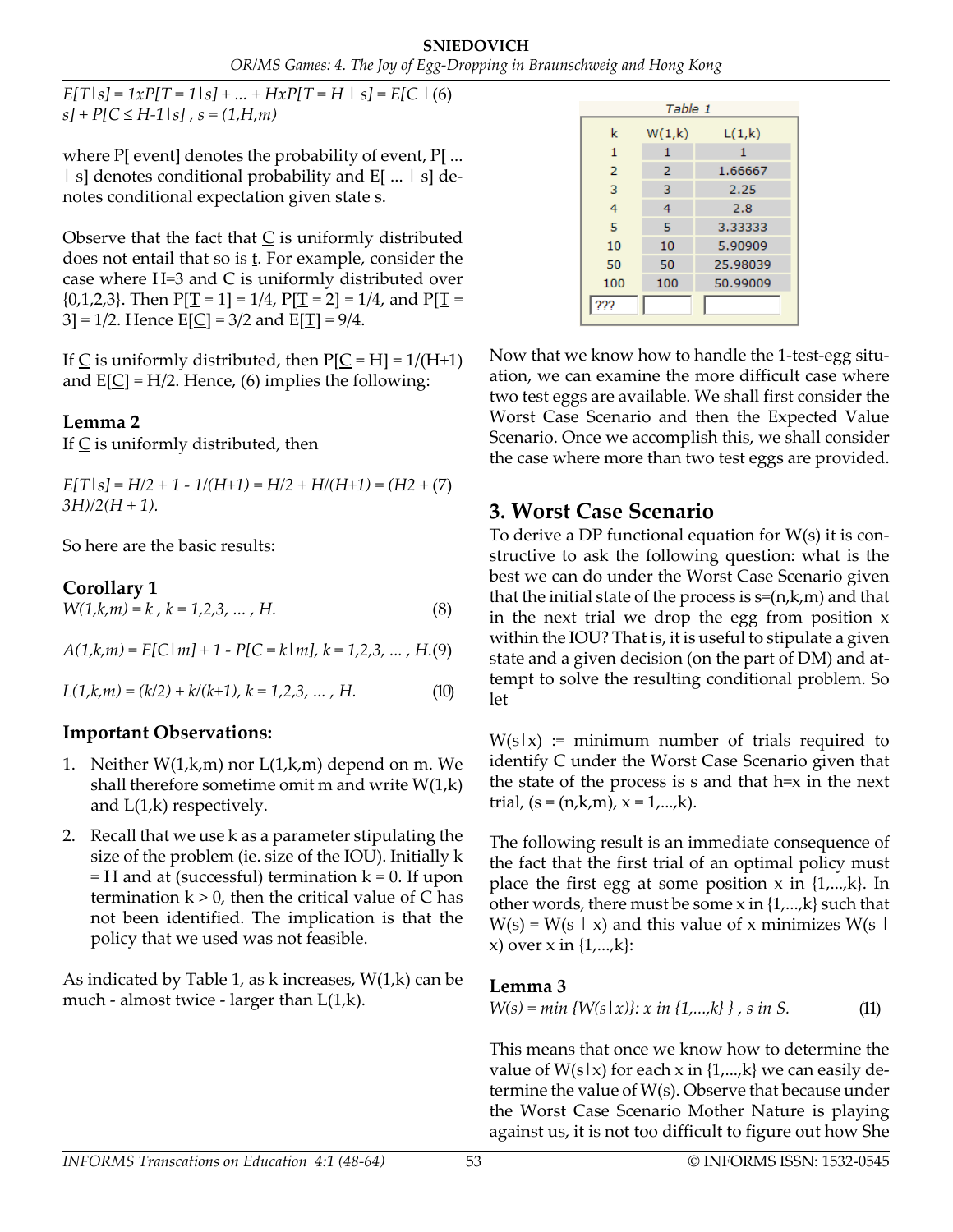will react to our choice of x. In fact, all we have to do is examine each one of the two possible reactions Mother Nature has in Her arsenal - 'Break it!' or 'Don't break it!' - and check which one is best for Her (worse for us). Thus, let

 $W(s|x,z)$  := minimum number of trials required to identify C under the Worst Case Scenario given that the state of the process is s, the next trial position is h=x and Mother Nature selects decision  $\overline{z}$  in DN := {Break, !break}.

Given that Mother Nature is playing against us, it is clear that She will select the larger of  $W(s|x, Break)$ and  $W(s|x, !break)$ . Thus,

#### **Lemma 4**

*W(s|x) = max {W(s|x, Break), W(s|x,!Break) } , s in* (12) *S.*

*W(s) = min {max {W(s|x, Break), W(s|x,!Break) } : x* (13) *= 1,...,k} , s in S.*

We are almost there! All we have to do now is derive suitable expressions for  $W(s \mid x, \text{Break})$  and  $W(s \mid x, \text{Break})$ x,!Break) and substitute them in the right hand side of  $(13)$  so that we can compute W(s). The following results are direct implications of the definitions of W(s  $\vert x,z\rangle$ .

$$
W(s \mid x, z) = 1 + W(t(s, x, z))
$$
\n(14)

where t is the transition function. Hence,

$$
W(n,k,m \mid x, \text{!} \text{break}) = 1 + W(n,k-x,m+x-1). \tag{15}
$$

$$
W(n,k,m \mid x, \text{ Break}) = 1 + W(n-1,x-1,m). \tag{16}
$$

In words, if the egg we drop from position x breaks, then we are left with n-1 test eggs and still have to examine the positions below x. Hence,  $W(n,k,m;x,Break) = 1 + W(n-1,x-1,m)$ . If the first egg does not break, we are left with n test eggs and have to examine the positions above x. Hence,  $W(s \mid s)$  $x$ ,  $Break$ ) = 1 +  $W(n,k-x,m+x-1)$ . The 1 in both cases represents the "cost" of one trial.

We therefore conclude that

#### **Theorem 1**

 $W(n,k) = 1 + min\{max(W(n-1,x-1), W(n,k-x))$ : x in (17) *{1,2,...,k}}, n=1,...,N; k = 2,3,4,...,H,*

observing that by definition  $W(n,k) = 1$  if  $k = 1$ .

This is the DP functional equation for the puzzle under the Worst Case Scenario. Note that in (17) we write W(n,k) rather than W(n,k,m) because W(n,k,m) does not depend on m.

Since we already know that  $W(1,k) = k$  for all  $k = 1,...,H$ , this functional equation can be easily solved for  $n =$  $2,...,N$  and  $k = 1,...,H$ . In particular, for  $n = 2$  we have:

$$
W(2,k) = 1 + min\{max(W(1,x-1), W(2,k-x)) : x in \qquad (18)
$$
  
{1,2,...,k}} , k = 2,3,4,...,H,

with  $W(2,1)=1$ 

The values of  $W(2,k)$  for  $k = 1,...,15$  are displayed in Table 2. This table also displays the set of optimal values of x pertaining to  $W(2,k)$ , denoted by  $X(2,k)$ . That is,

$$
X(2,k) := \{x \ in \ \{1,...,k\}: W(2,k \mid x) = W(2,k)\}
$$
 (19)

Needless to say, we shall pay careful attention to the patterns exhibited by the optimal solutions  $X(2,k)$  and the optimal values of the objective function  $W(2,k)$ .

|    |                | Table 2             |
|----|----------------|---------------------|
|    |                | k $W(2,k)$ $X(2,k)$ |
| 1  | 1              | ${1}$               |
| 2  | $\overline{2}$ | ${1,2}$             |
| 3  | $\overline{2}$ | $\{2\}$             |
| 4  | 3              | ${1,2,3}$           |
| 5  | 3              | ${2,3}$             |
| 6  | 3              | $\{3\}$             |
| 7  | 4              | ${1,2,3,4}$         |
| 8  | 4              | ${2,3,4}$           |
| 9  | 4              | $\{3,4\}$           |
| 10 | 4              | $\{4\}$             |
| 11 | 5              | ${1, 2, 3, 4, 5}$   |
| 12 | 5.             | ${2,3,4,5}$         |
| 13 | 5.             | $\{3,4,5\}$         |
| 14 | 5.             | ${4,5}$             |
| 15 | 5              | ${5}$               |

You can now use the following interactive module based on (13) to generate optimal solutions to much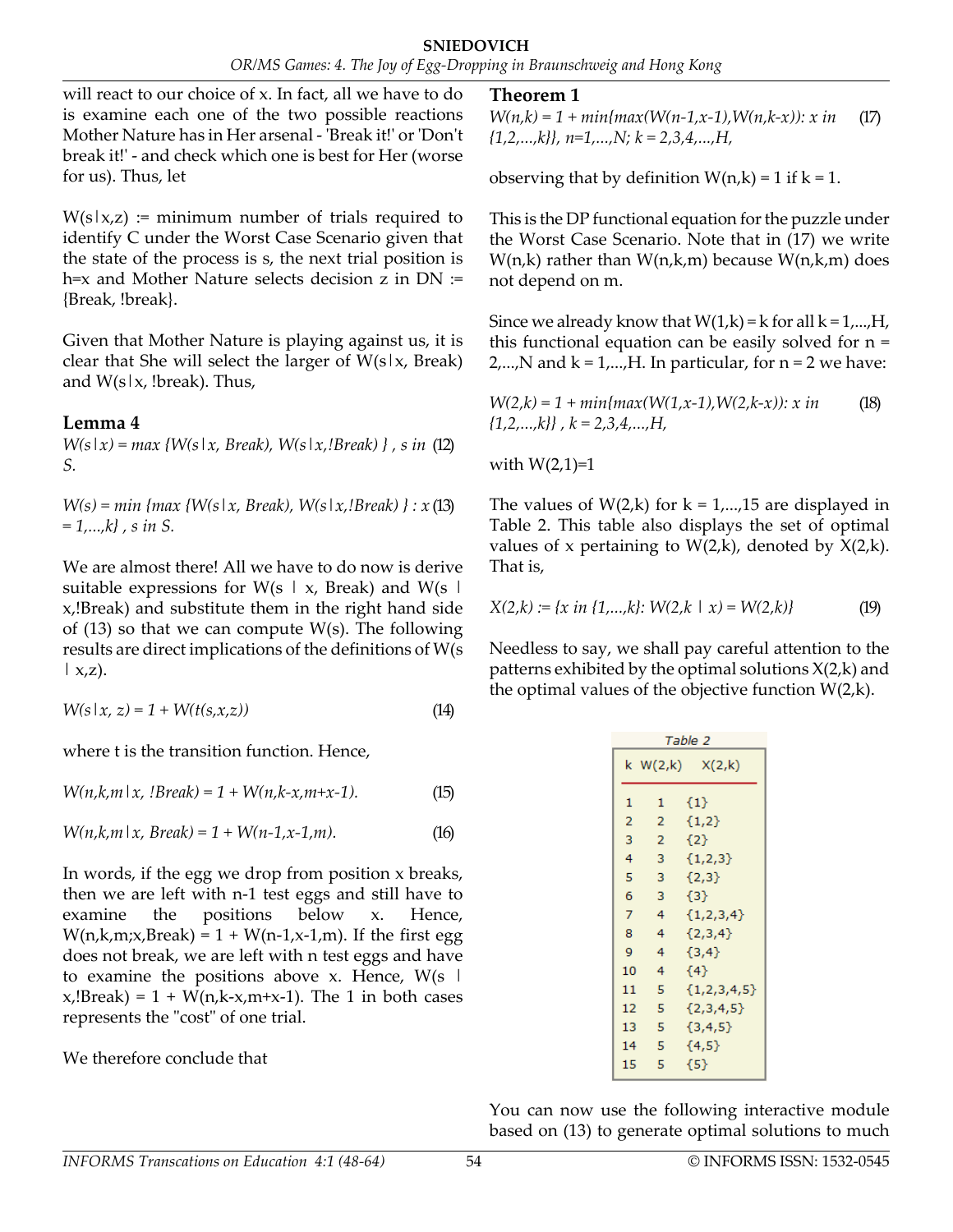larger problems and confirm the validity of the patterns suggested by Table 2.



It often happens in life that once you solve a problem the hard way (eg. numerically), you detect an obvious structure in the solution and discover a nice, elegant closed-form solution. Fortunately, this is the case here. So our mission now is to quantify the nice and constructive patterns exhibited by  $W(2,k)$  and  $X(2,k)$ .

This is not difficult. Indeed, even a semi-blind cat should be able to detect the pattern governing  $W(2,k)$ as k is increasing. The horizontal version of this pattern is as follows:

1,2,2,3,3,3,4,4,4,4,5,5,5,5,5,6,6,6,6,6,6,7,7,7,7,7,7,7 .......

Formally, it can be described as a sequence of the positive integers, where integer j is repeated exactly j times. Let First(j) denote the position of the first occurrence of j in this sequence. By inspection  $First(1) = 1$ , First(2) = 2, First(3) = 4, First(4) = 7, and more generally,

## **Lemma 6**

$$
First(j) = 1 + j(j-1)/2, j = 1,2,3, \dots
$$
 (20)

Perhaps more useful is the following result, which can be easily derived from Lemma 6:

## **Lemma 7**

*W(2,k) = Integer((1 + (8k - 7)1/2)/2), k = 1,2,3, .... ,H* (21)

where Integer(a) denotes the integer part of a, eg. Integer(4)=4, Integer(5.6)=5.

Using this recipe we can now quickly compute the value of  $W(2,k)$  for any positive integer k:

| $k =$ | $W(2,k) =$                                                        |
|-------|-------------------------------------------------------------------|
|       | Type in the desired value of k and then click the $W(2,k)$ field. |

Utilising these results and observing the pattern of the  $X(k,2)$  values, it is clear that the following result holds:

#### **Lemma 8**

*X(2,k) = {(1 + k - First(W(2,k))),...,W(2,k)}, k = 1,2,3,* (22) *....*

So here is a simple engine to compute the values of  $X(2,k)$  for any positive integer k:



The following result is an immediate consequence of the fact that  $W(k,2)$  is an element of  $X(2,k)$  for any positive integer k:

#### **Lemma 9**

The following is an optimal policy for the 2-egg problem of size k under the Worst Case Scenario:

- Drop Egg 1 from position  $h = W(2, k)$  (Mother Nature will break it).
- Drop Egg 2 from position 1, then from position 2, and so on up to position  $W(2,k)-1$ .

This is the *unique* optimal policy in cases where  $k =$  $W(2,k)$  + First( $W(2,k)$ ) - 1.

Last but not least, the question of Mother Nature's reaction to our decisions. That is, what is Mother Nature's optimal policy?

The following is an immediate implication of Lemma 9:

## **Lemma 10**

The following is an optimal policy for Mother Nature in the context of the 2-egg problem of size k under the Worst Case Scenario:

• Break Egg 1 if and only if it is dropped from position  $h = W(2,k)$  or higher.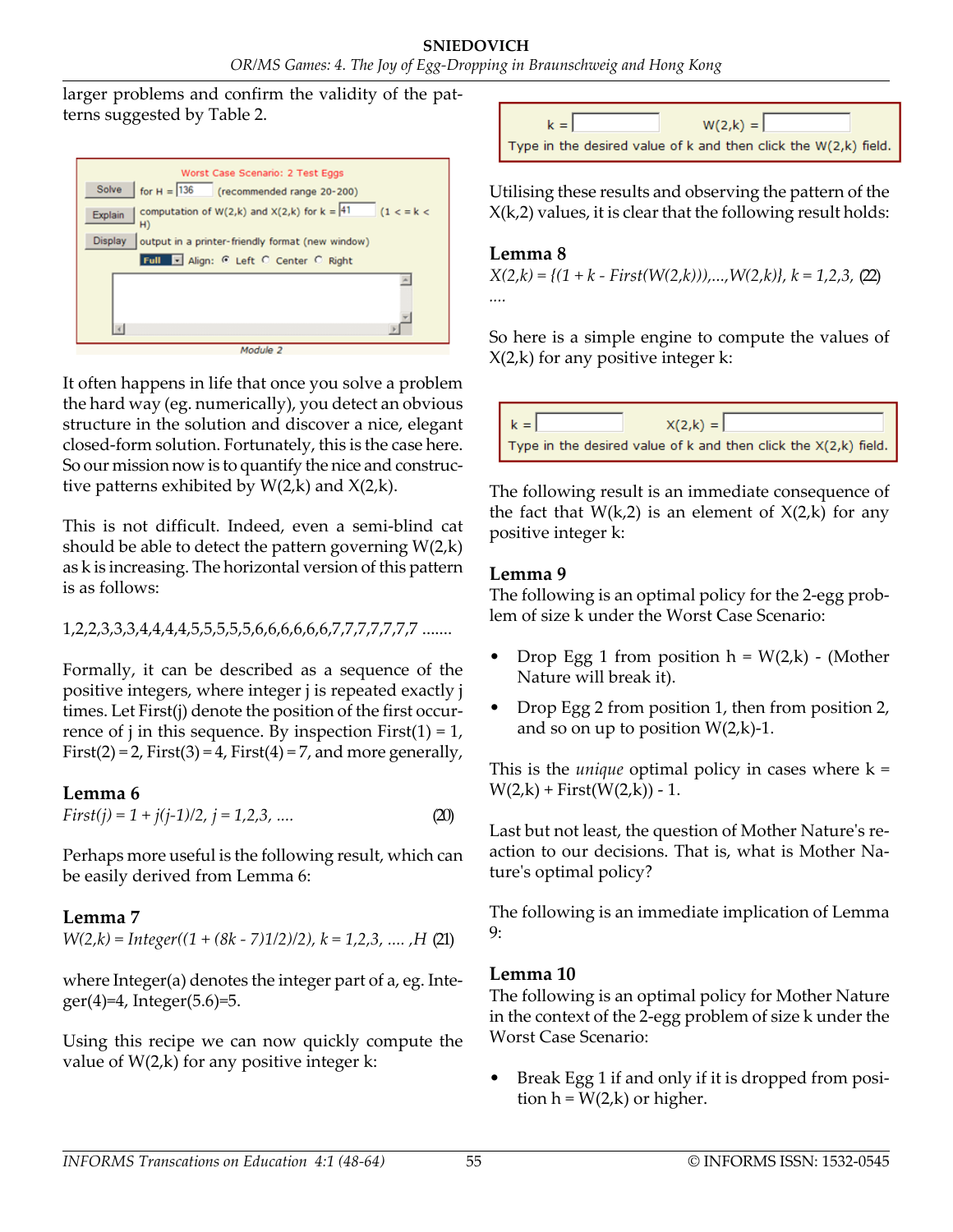• Break Egg 2 if and only if it is dropped from position h > 1 but has not been dropped yet from position h - 1. Needless to say, break it if it is dropped from a position that is at least as high as that from which Egg 1 was dropped when it was broken.

It must be stressed that the above results should be interpreted in a *parametric* fashion due to the dynamic nature of the game. In particular, since Mother Nature is playing against us, the critical value of C is changing depending on the positions from which Egg 1 is dropped. Also, the values of k and the optimal decisions (elements of  $X(2,k)$ ) are relative rather than absolute in nature. That is, they represent positions within a **given** range, rather than absolute heights related to the original problem. The set of optimal solutions X(2,k) are defined in this manner.

We illustrate this important point by considering the problem where H = 11, and where *the optimal policy is constructed by selecting the second largest element of* X(2,k). That is, in the context of a problem of size k we drop Egg 1 from position  $p = W(2,k)-1$  if  $X(2,k)$  is not a singleton, otherwise (W(2,k) is a singleton) we drop it from position  $p = W(2, k)$ .

So we start with  $k^{(1)}$  = 11 for which the second largest element of  $X(2,11) = \{1,2,3,4,5\}$  is  $p^{(1)} = 4$ . So we drop Egg 1 from position 4. Since the critical value of C for  $k^{(1)}$  = 11 is equal to W(2,11)-1 = 5-1 = 4, it follows that the egg will not break. Thus, we have to test the (absolute) heights {5,6,7,8,9,10,11}. Using h = 4 , rather than h = 0, as the origin, our next problem is then of size  ${\sf k}^{\scriptscriptstyle (2)}$  $=k^{(1)}-p^{(1)}=11-4=7$  and consists of the relative positions  ${1,2,3,4,5,6,7}$ .

Next, according to our policy, we now drop Egg 1 from position  $p^{(2)}$  = 3 which is the second largest element of  $W(2, k^{(2)}) = W(2,7) = \{1, 2, 3, 4\}.$  Since for  $k^{(2)} = 7$  the critical value of C is equal to 3, Egg 1 will not break. We are then left with a problem of size  $k^{(3)} = k^{(2)} - p^{(2)} = 7-3 = 4$ , consisting of the absolute heights  $\{8,9,10,11\}$ . For  $k =$ 4 we have  $X(2,4) = \{1,2,3\}$  so according to our policy we now drop Egg 1 from position  $p^{(3)}$  = 2. Since the critical value of  $C$  for  $k = 4$  is equal to 2, the egg will not break. We are now left with a problem of size  ${\sf k}^{\scriptscriptstyle (4)}$  $=k^{(3)}-p^{(3)}=4-2=2$  consisting of the original (absolute) heights {10,11} or equivalently the relative positions {1,2} in the current interval. So we consider now a problem of size  $k = 2$ , for which we have  $X(2,2) = \{1,2\}.$ According to our policy we now drop Egg 1 from po-

sition  $p^{(4)}$  = 1. The critical value of C for k=2 is equal to 1, so the egg will not break. We are now left with a simple problem of size 1 whose range consists of one position only, namely  $k^{(5)}$  = 1. So we now drop Egg 1 from this position, hence  $p^{(5)}$  = 1. It will either break or survive, but in either case the location of C will be identified after this trial.

Note that, as expected, exactly  $W(11,2) = 5$  trials were needed. The relative positions from which Egg 1 was dropped are as follows:  $p^{(1)} = 4$ ,  $p^{(2)} = 3$ ,  $p^{(3)} = 2$ ,  $p^{(4)} = 1$ ,  $p^{(5)}$  = 1. The actual (absolute) heights from which Egg 1 was dropped are then

 $h^{(1)} = p^{(1)} = 4$  $h^{(2)} = h^{(1)} + p^{(2)} = 4 + 3 = 7$  $h^{(3)} = h^{(2)} + p^{(3)} = 7 + 2 = 9$  $h^{(4)} = h^{(3)} + p^{(4)} = 9 + 1 = 10$  $h^{(5)} = h^{(4)} + p^{(5)} = 10 + 1 = 11.$ 

Observe that although using this policy Egg 1 was not broken when dropped from height h=10, the critical value of C is only  $C = W(2,11) - 1 = 4$ . Indeed, if in the first trial you drop Egg 1 from position 5 it will break.

*Exercise 1* Show that under the Worst Case Scenario,  $W(2,k) = \max \{x \in X(2,k)\}, k = 1,2,3,...,H$ .

# **4. Expected Value Scenario**

The derivation of the DP functional equation for this version of the problem is very similar to that presented above except that here Mother Nature is using a probability density function on  $H = \{0, 1, 2, \ldots, H\}$  to decide what is the value of C . As a consequence we try to minimize the *expected value* of the number of trials, rather than the maximum number of trials. It is assumed that the probability distribution function is of C on **H** is known.

Consider then the following conditional optimal scores associated with A(s):

 $A(s|x)$  := minimum expected value of number of trials required to identify C under the Expected Value Scenario given that the initial state is s and that the next trial is from position h=x relative to the current IOU.

 $A(s|x, Break) := Same$  as  $A(s|x)$  except that it is also given that Mother Nature applies decision z = Break.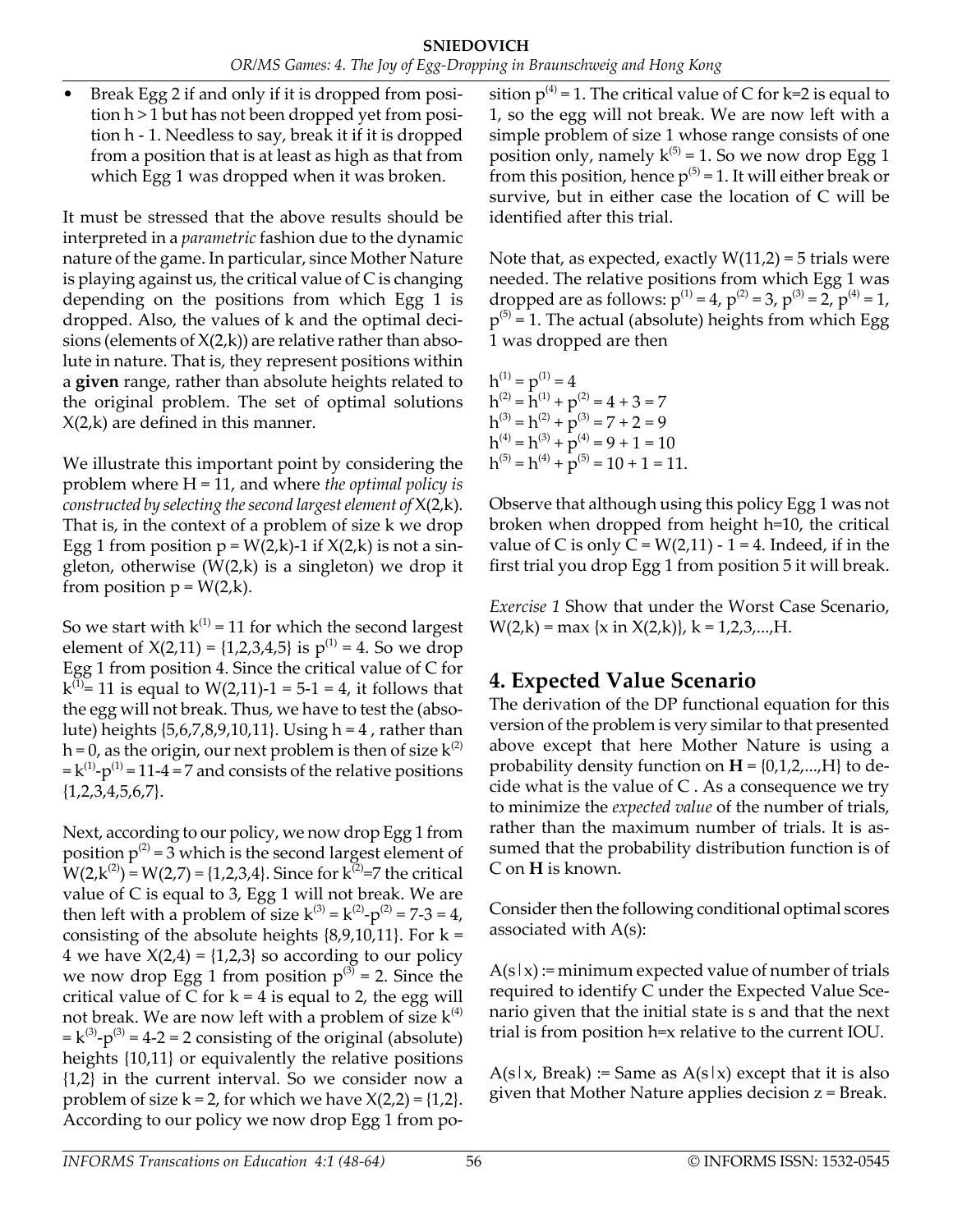$A(s|x, Break) :=$  Same as  $A(s|x, Break)$  except that  $z =$ !Break.

Given that Mother Nature is applying a probability density function to determine C, it follows that:

## **Lemma 11**

 $A(s|x) = P[x \le C | s] A(s|x, Break) + P[x > (23)$ *C|s]A(s|x,Break)*

 $A(s) = min \{P[x \le C | s] A(s | x, Break) + P[x > (24)$ *C|s]A(s|x,Break): x in {1,...,k}}*

where  $P[|s]$  denotes the conditional probability of the specified event given that the state of the process is s. For example, if  $\overline{C}$  is uniformly distributed, then P[5 $\ge$ =  $C|s| = 6/(k+1)$ , s = (n,k,m). Note that the values that  $C$ can take are relative to the IOU under consideration.

To complete the derivation of the functional equation we only have to derive proper expressions for  $A(s \mid s)$ x, Break) and  $A(s | x)$ . Break). To this end we recall that from the definition of the critical value of  $C$  it follows that

$$
A(n,k,m \mid x, !Break) = 1 + A(n,k-x,m+x-1)
$$
 (25)

$$
A(n,k,m \mid x, Break) = 1 + A(n-1,x-1,m)
$$
 (26)

Substituting these expressions in the right hand side of (24) yields:

#### **Lemma 12**

*A(n,k,m) = 1 + min {P[x ≤ C|n,k,m]A(n,k-x,m+x-1) +*(27) *P[x > C|n,k,m]A(n-1,x-1,m): x in {1,...,k}}*

This is the DP functional equation for the Expected value Scenario version of the problem. It can be easily solved, but it is not very convenient to experiment with it because one has to specify the probability density function of C.

We therefore now consider the special case where  $C$ is *uniformly distributed* over the IOU, namely the Laplace's Scenario. The attractive feature of the Laplace's Scenario is that within its framework A(n,k,m) does not depend on m and it is easy to compute the two probabilities need in (27). That is,  $P[x \leq z]$  $C|n,k,m| = (1+k-x)/(1+k)$  and  $P[x > C | n,k,m] = x/(1+k)$ . Thus, (27) yields

#### **Theorem 2**

 $L(n,k) = 1 + min \{((1+k-x)/(1+k))L(n,k-x) + (28)$  $(x/(1+k))L(n-1,x-1): x \in \{1,...,k\}, k = 2,3,...,H$ 

where for  $n=1$  the value of  $L(n,k')$ ,  $k'=x-1$ , is given in (10). Note that by definition  $L(n,1)=1$  for all  $n >= 1$ .

|    | Table 3       |           |  |  |  |  |  |  |  |  |
|----|---------------|-----------|--|--|--|--|--|--|--|--|
| k  | L(2,k)        | Y(2,k)    |  |  |  |  |  |  |  |  |
| 1  | 1.            | $\{1\}$   |  |  |  |  |  |  |  |  |
| 2  | 10/6          | ${1,2}$   |  |  |  |  |  |  |  |  |
| 3  | $\mathcal{P}$ | ${2}$     |  |  |  |  |  |  |  |  |
| 4  | 12/5          | ${2,3}$   |  |  |  |  |  |  |  |  |
| 5  | 8/3           | ${2,3}$   |  |  |  |  |  |  |  |  |
| 6  | 20/7          | $\{3\}$   |  |  |  |  |  |  |  |  |
| 7  | 25/8          | ${3,4}$   |  |  |  |  |  |  |  |  |
| 8  | 10/3          | $\{3,4\}$ |  |  |  |  |  |  |  |  |
| 9  | 7/2           | ${3,4}$   |  |  |  |  |  |  |  |  |
| 10 | 40/11         | $\{4\}$   |  |  |  |  |  |  |  |  |
| 11 | 23/6          | ${4,5}$   |  |  |  |  |  |  |  |  |
| 12 | 4             | ${4.5}$   |  |  |  |  |  |  |  |  |
| 13 | 29/7          | ${4.5}$   |  |  |  |  |  |  |  |  |
| 14 | 64/15         | ${4.5}$   |  |  |  |  |  |  |  |  |
| 15 | 35/8          | ${5}$     |  |  |  |  |  |  |  |  |

Obviously the results exhibit a number of patterns. You are encouraged to use the following interactive module based on (28) to generate optimal solutions for the Laplace's Scenario and identify these patterns (both for  $L(2,k)$  and  $Y(2,k)$ ).



As expected,  $L(2,k)$  is strictly increasing with k and  $L(2,k) \le W(2,k)$ . The pattern for  $Y(2,k)$  is obvious and can be detected by inspection. The pattern for  $L(2,k)$ is more subtle. Table 4 presents the results of Table 3 in a format that makes it easier to detect these patterns.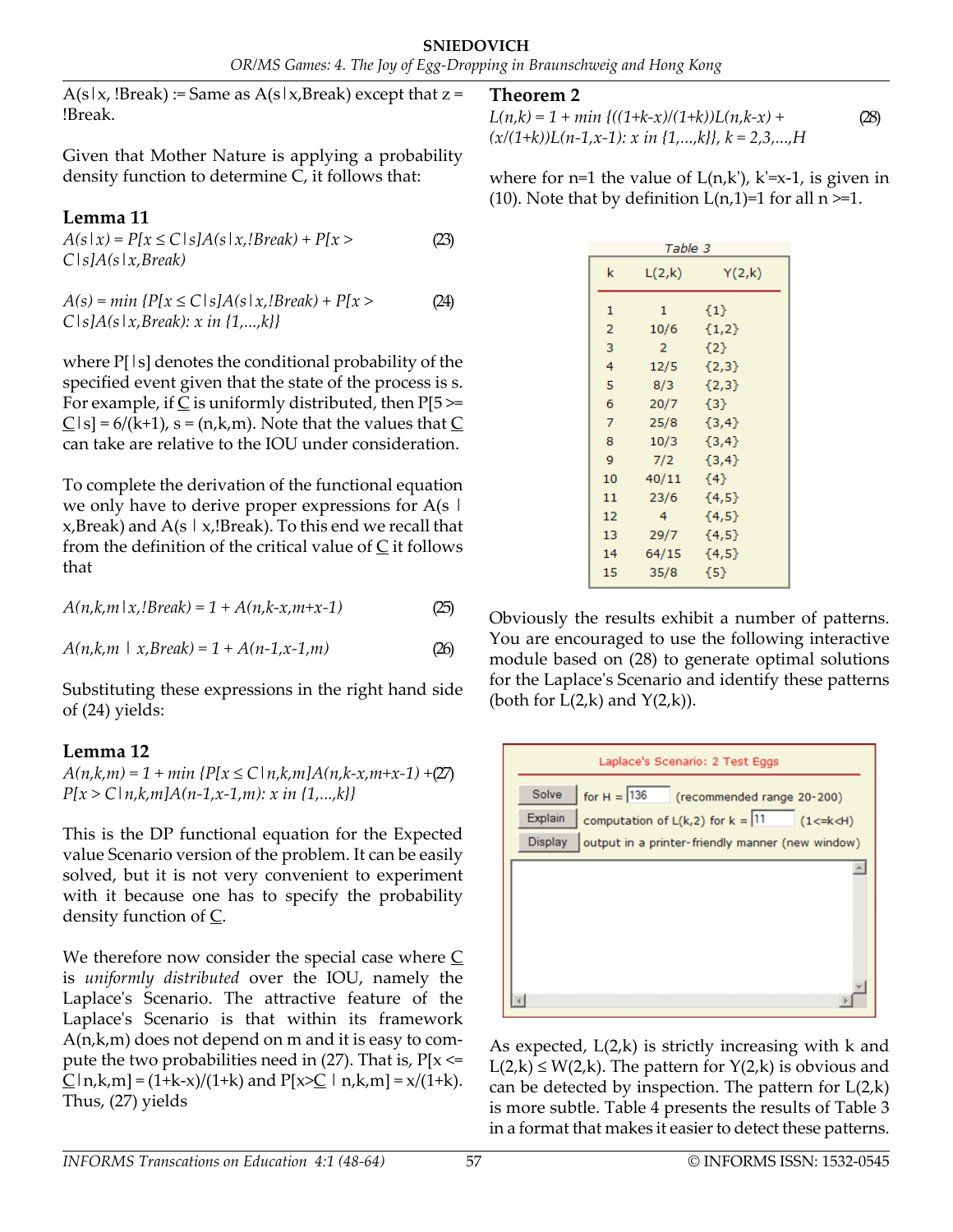|                 | Table 4 |           |  |  |  |  |  |  |  |  |
|-----------------|---------|-----------|--|--|--|--|--|--|--|--|
| k               | L(2,k)  | Y(2,k)    |  |  |  |  |  |  |  |  |
| 1               | 2/2     | $\{1\}$   |  |  |  |  |  |  |  |  |
| $\overline{2}$  | 5/3     | ${1,2}$   |  |  |  |  |  |  |  |  |
| 3               | 8/4     | ${2}$     |  |  |  |  |  |  |  |  |
| 4               | 12/5    | ${2,3}$   |  |  |  |  |  |  |  |  |
| 5               | 16/6    | ${2,3}$   |  |  |  |  |  |  |  |  |
| 6               | 20/7    | $\{3\}$   |  |  |  |  |  |  |  |  |
| 7               | 25/8    | $\{3,4\}$ |  |  |  |  |  |  |  |  |
| 8               | 30/9    | $\{3,4\}$ |  |  |  |  |  |  |  |  |
| 9               | 35/10   | ${3,4}$   |  |  |  |  |  |  |  |  |
| 10              | 40/11   | ${4}$     |  |  |  |  |  |  |  |  |
| 11              | 46/12   | ${4,5}$   |  |  |  |  |  |  |  |  |
| 12              | 52/13   | ${4,5}$   |  |  |  |  |  |  |  |  |
| 13              | 58/14   | ${4,5}$   |  |  |  |  |  |  |  |  |
| 14 <sup>5</sup> | 64/15   | ${4,5}$   |  |  |  |  |  |  |  |  |
| 15              | 70/16   | $\{5\}$   |  |  |  |  |  |  |  |  |

These results inspire a number of exercises:

*Exercise 2* Find the pattern for the smallest and largest elements of  $Y(2,k)$ , hence the pattern for  $Y(2,k)$ .

*Exercise 3* Find the pattern for L(2,k). Hint 1: write  $L(2,k) = N(k)/D(k)$ . Then by inspection,  $D(k) = k+1$ . So all you have to do now is find the pattern for  $N(k)$ . Hint 2: examine the pattern for  $N(k+1)$  -  $N(k)$ .

*Definition 1* An egg dropping policy is said to be *robust* if it is optimal for both the Worst Case Scenario and Laplace's Scenario.

*Exercise 4* Determine whether there is a *robust* optimal policy for the 2-egg problem.

Note that from Table 2 and Table 3 it follows that  $Y(2,k)$  is a subset of  $X(2,k)$  for all  $k \le 15$ . Consider then:

*Exercise 5* Determine whether Y(2,k) is a subset of  $X(2,k)$  for all  $k \geq 1$ .

# **5. Perspective**

There are a lot of famous educationally rich games and puzzles out there. Some have been used for many years in math and computer science education. The obvious question is: why not in OR/MS? As we have already noted elsewhere (Sniedovich, 2002a, 2002, 2003), the OR/MS community should have vested interest in giving such games an OR/MS perspective. Not only this will make it easier to incorporate such games in OR/MS courseware, it will also facilitate the establishment of *GAMES and PUZZLES* an important new OR/MS application area.

In the case of the 2-egg puzzle, we introduced in this paper (to the delight of Bayesian decision analysts) an obvious new (Expected Value) version of the puzzle and developed closed-form solutions for both versions of the problem. What we have not done yet though is examine the most obvious generalization of the puzzle, namely we have not considered yet the case where more than 2 test eggs are available. Needless to say, treating this more general version of the problem will require the deployment of more elaborate math tools. For this reason we do not include this treatment in the main body of this paper, but rather in the Appendix. The good news is that with the aid of DP it is possible to formulate closed form solutions to the two (Worst Case Scenario and Expected Value) versions of the problem. The Appendix also includes a short discussion on Mother Nature's optimal policy in the context of the Worst Case Scenario and on robustness.

The following is dedicated to those who worry about the relevance of this puzzle to real life applications of OR/MS.

*Egg-Dropping mini-Project* Write a short report on reallife applications that are similar to this puzzle and that can be solved by algorithms that are similar to those discussed in this paper. If possible find a commercial software package relevant to such applications. **Hint:** According to Wu (2002):

"... Note: Interestingly, the solution is similar to a commercial algorithm used for stress-testing the reliability of TCP/IP networks. Got this from Spring 2002 CS170, taught by Dr. Satish Rao ... "

Perhaps also relevant to this study is NASA's Parachuting Egg project. Its objective is to design, build, and test a parachute for an egg. This is a kids' version of the real project involving real parachutes designed for NASA's solid rocket boosters.

A module dedicated to an OR/MS perspective of this puzzle can be found at the tutOR $^{(8)}$ 's web site, where other modules related to other OR/MS puzzles/games can also be found. In particular, the interested reader

<sup>&</sup>lt;sup>(8)</sup> <http://ite.pubs.informs.org/Vol4No1/Sniedovich/index.php#tutor>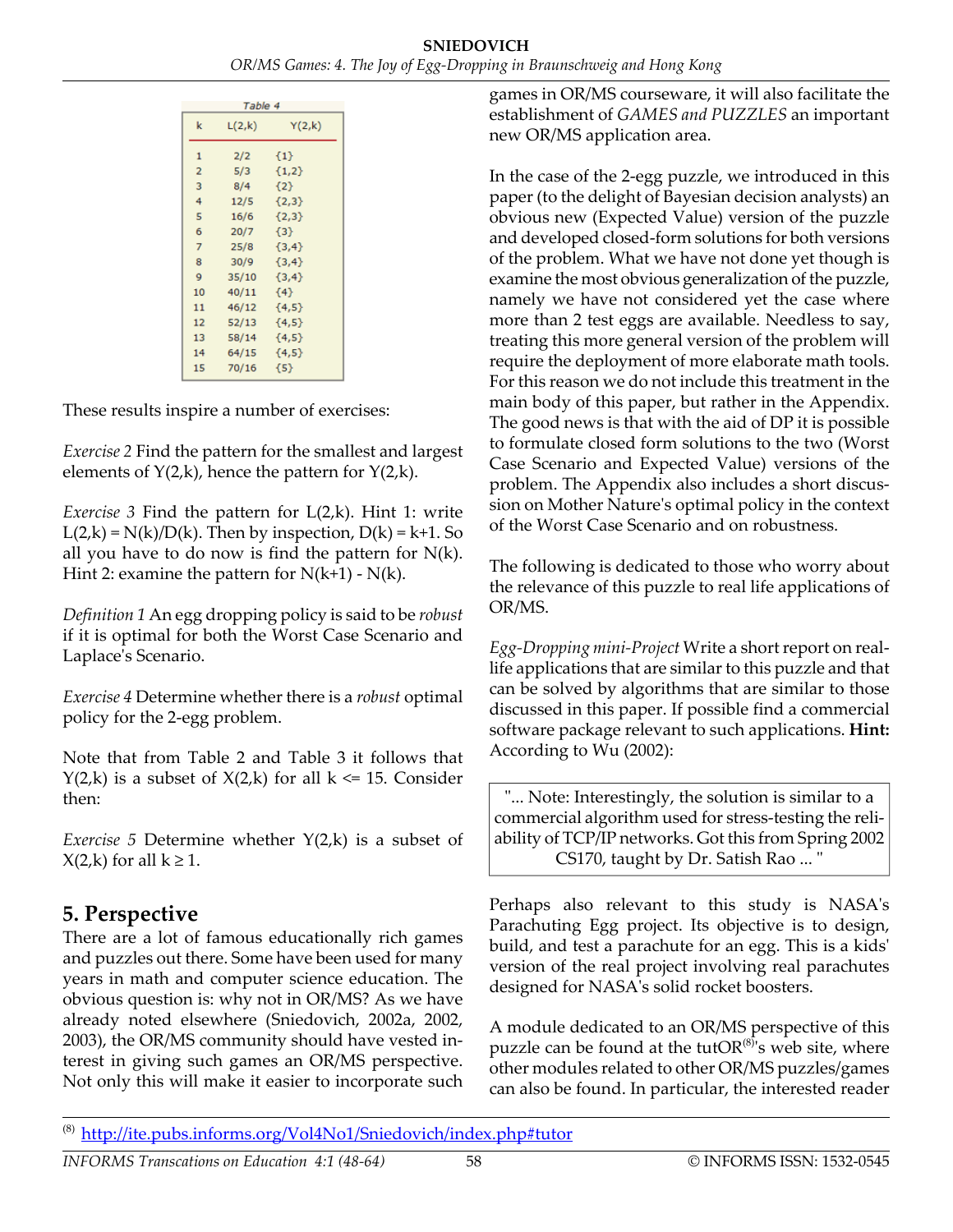may wish to compare this puzzle with the counterfeit coin puzzle<sup>(9)</sup>.

# **Acknowledgement**

The first draft of this article was written during the author's visit to the Department of Business Administration, Information Systems and Information Management, Technical University of Braunschweig, Braunschweig, Germany (July 28 - September 23, 2002). Further work was done during the author's visit to the Department of Systems Engineering and Engineering Management, Chinese university of Hong Kong, Hong Kong (October 15 - December 15, 2002).

# **References**

- French, S. (1988), *Decision Theory,* Ellis Horwood, Chichester, UK.
- Konhauser J.D.E., D. Velleman, and S. Wagon (1996), *Which way did the Bicycle Go?,* Dolciani Mathematical Expositions - No-18, The Mathematical Association of America.
- Math Forum Problem of the Week 921: The Egg Drop, fall 2000.

<http://mathforum.org/wagon/fall00/p921.html>

- Petkovsek M., H. Wilf, and D. Zeilberger (1996), *A=B*, A K Peters, Ltd., Wellesley, Mass. A free copy can be downloaded from <http://www.cis.upenn.edu/~wilf/AeqB.html>
- Stan Wagon's List of dozen favorite problems/puzzles: [http://stanwagon.com/wagon.Misc/bestpuz](http://stanwagon.com/wagon.Misc/bestpuzzles.html)[zles.html](http://stanwagon.com/wagon.Misc/bestpuzzles.html)
- Sniedovich, M. (2002a), "OR/MS Games: 1. A Neglected Educational Resource", *INFORMS Transactions on Education,* Vol. 2, No. 3, [http://ite.pubs.in](http://ite.pubs.informs.org/Vol2No3/Sniedovich/)[forms.org/Vol2No3/Sniedovich/](http://ite.pubs.informs.org/Vol2No3/Sniedovich/)
- Sniedovich, M. (2002), "OR/MS Games: 2. Towers of Hanoi", *INFORMS Transactions on Education,* Vol. 3, No. 1, [http://ite.pubs.in](http://ite.pubs.informs.org/Vol3No1/Sniedovich/)[forms.org/Vol3No1/Sniedovich/](http://ite.pubs.informs.org/Vol3No1/Sniedovich/)
- Sniedovich, M. (2003), "OR/MS Games: 3. The counterfeit coin problem", *INFORMS Transactions on Education,* Vol. 3, No. 1,

[http://ite.pubs.in](http://ite.pubs.informs.org/Vol3No2/Sniedovich/)[forms.org/Vol3No2/Sniedovich/](http://ite.pubs.informs.org/Vol3No2/Sniedovich/)

Solution to Math Forum Problem of the Week 921: The Egg Drop. [http://mathforum.org/wag](http://mathforum.org/wagon/past_solns/s921.html)[on/past\\_solns/s921.html](http://mathforum.org/wagon/past_solns/s921.html)

tutOR web site: <http://www.tutor.ms.unimelb.edu.au/>

- tutOR's Egg module: [http://www.tu](http://www.tutor.ms.unimelb.edu.au/games/egg/)[tor.ms.unimelb.edu.au/games/egg/](http://www.tutor.ms.unimelb.edu.au/games/egg/)
- William Wu's Riddles web site: <http://www.ocf.berkeley.edu/~wwu/riddles/>

# **Appendix**

#### **1. N-Egg problem**

The DP functional equations derived in the preceding sections can be easily solved (numerically) for cases where n > 2. However, the detection of the basic patterns exhibited by the optimal solutions is not so easy any more. It will therefore take a bit more effort to formulate analytical solutions to the general N-egg problem.

Table 5 depicts the values of  $W(n,k)$  and  $X(n,k)$  for n  $= 1,2,3$  and  $k = 1,...,15$ , computed according to (17). Try to detect the patterns exhibited by these objects as n increases.

|    | Table 5 |                |                |                    |         |                           |                             |  |  |  |  |  |
|----|---------|----------------|----------------|--------------------|---------|---------------------------|-----------------------------|--|--|--|--|--|
| k  |         |                |                | W(1,k)W(2,k)W(3,k) | X(1,k)  | X(2,k)                    | X(3,k)                      |  |  |  |  |  |
|    |         |                |                |                    |         |                           |                             |  |  |  |  |  |
| 1  |         | 1              | 1              | 1                  | ${1}$   | ${1}$                     | ${1}$                       |  |  |  |  |  |
| 2  |         | $\overline{2}$ | $\overline{2}$ | $\overline{2}$     | ${1}$   | ${1,2}$                   | ${1,2}$                     |  |  |  |  |  |
| з  |         | 3              | $\overline{2}$ | $\overline{2}$     | $\{1\}$ | ${2}$                     | ${2}$                       |  |  |  |  |  |
| 4  |         | 4              | 3              | 3                  | ${1}$   | ${1,2,3}$                 | ${1,2,3,4}$                 |  |  |  |  |  |
| 5  |         | 5              | 3              | 3                  | ${1}$   | ${2,3}$                   | ${2,3,4}$                   |  |  |  |  |  |
| б  |         | 6              | 3              | 3                  | $\{1\}$ | ${3}$                     | ${3,4}$                     |  |  |  |  |  |
| 7  |         | $\overline{7}$ | 4              | 3                  | $\{1\}$ | ${1,2,3,4}$               | ${4}$                       |  |  |  |  |  |
| 8  |         | 8              | 4              | 4                  | $\{1\}$ | ${2,3,4}$                 | ${1, 2, 3, 4, 5, 6, 7}$     |  |  |  |  |  |
| 9  |         | 9              | 4              | 4                  | ${1}$   | ${3,4}$                   | ${2,3,4,5,6,7}$             |  |  |  |  |  |
| 10 |         | 10             | 4              | 4                  | ${1}$   | $\{4\}$                   | ${3,4,5,6,7}$               |  |  |  |  |  |
| 11 |         | 11             | 5              | 4                  | $\{1\}$ | ${1,2,3,4,5}$ ${4,5,6,7}$ |                             |  |  |  |  |  |
| 12 |         | 12             | 5              | 4                  | ${1}$   | ${2,3,4,5}$ ${5,6,7}$     |                             |  |  |  |  |  |
| 13 |         | 13             | 5              | 4                  | $\{1\}$ | $\{3,4,5\}$               | ${6,7}$                     |  |  |  |  |  |
| 14 |         | 14             | 5              | 4                  | $\{1\}$ | ${4,5}$                   | ${7}$                       |  |  |  |  |  |
| 15 |         | 15             | 5              | 5                  | $\{1\}$ | ${5}$                     | ${1,2,3,4,5,6,7,8,9,10,11}$ |  |  |  |  |  |

<sup>(9)</sup> [http://ite.pubs.informs.org/Vol4No1/Sniedovich/index.php#coin\\_paper](http://ite.pubs.informs.org/Vol4No1/Sniedovich/index.php#coin_paper)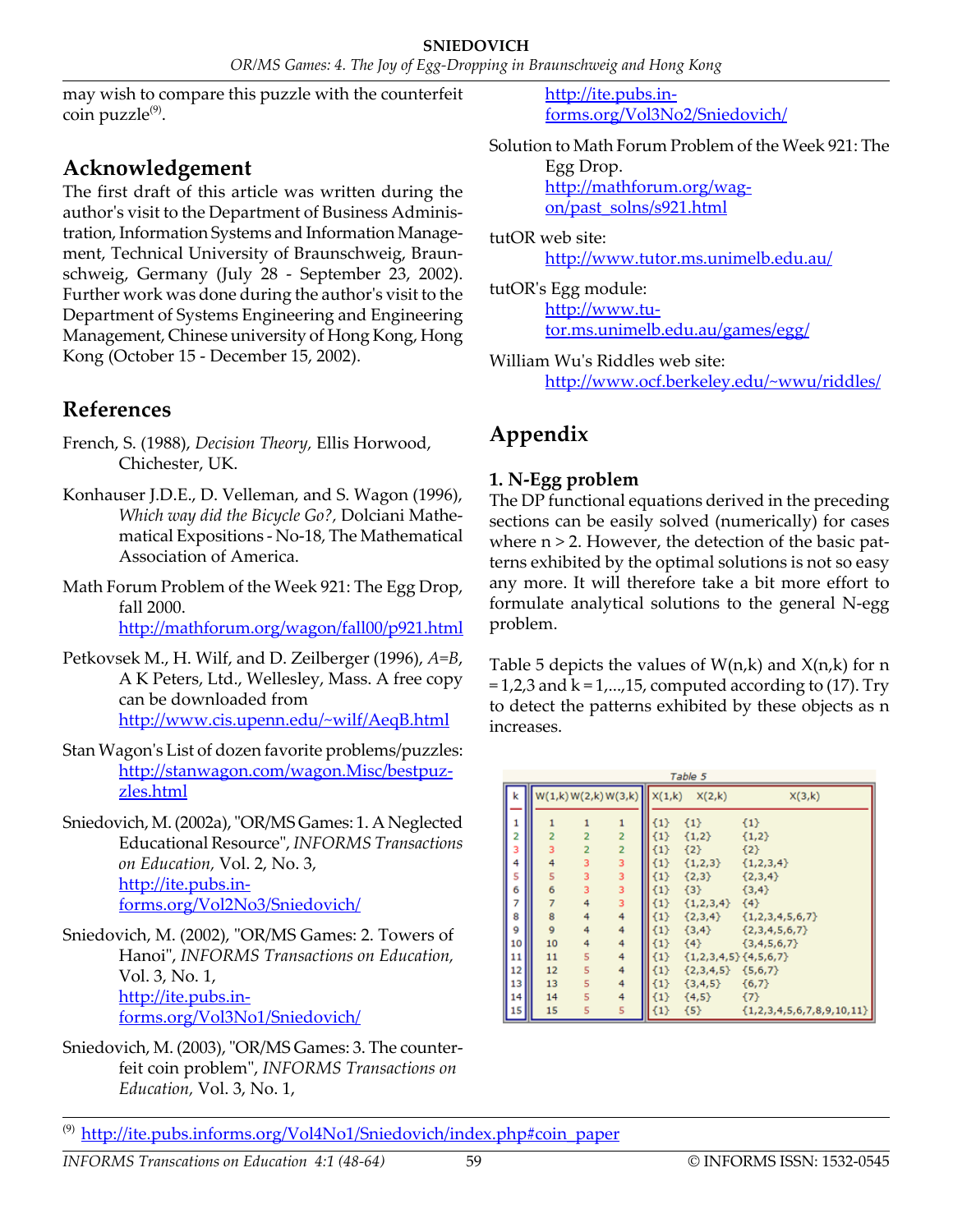Table 6 depicts the  $L(n)$  and  $Y(n,k)$  values for  $n = 1,2,3$ and  $k = 1, \ldots, 15$ . Try to detect the patterns exhibited by these values as n increases.

|                                           | Table 6                                                            |                                                                    |                                                                    |                                                                                         |                                                                                               |                                                                                                 |  |  |  |  |  |  |
|-------------------------------------------|--------------------------------------------------------------------|--------------------------------------------------------------------|--------------------------------------------------------------------|-----------------------------------------------------------------------------------------|-----------------------------------------------------------------------------------------------|-------------------------------------------------------------------------------------------------|--|--|--|--|--|--|
| k                                         | L(1,k)                                                             | L(2,k)                                                             | L(3,k)                                                             | Y(1,k)                                                                                  | Y(2,k)                                                                                        | Y(3,k)                                                                                          |  |  |  |  |  |  |
| 1<br>2<br>3<br>4<br>5<br>6<br>7<br>8<br>9 | 2/2<br>5/3<br>9/4<br>14/5<br>20/6<br>27/7<br>35/8<br>44/9<br>54/10 | 2/2<br>5/3<br>8/4<br>12/5<br>16/6<br>20/7<br>25/8<br>30/9<br>35/10 | 2/2<br>5/3<br>8/4<br>12/5<br>16/6<br>20/7<br>24/8<br>29/9<br>34/10 | $\{1\}$<br>$\{1\}$<br>$\{1\}$<br>$\{1\}$<br>${1}$<br>$\{1\}$<br>${1}$<br>${1}$<br>${1}$ | $\{1\}$<br>${1,2}$<br>${2}$<br>${2,3}$<br>${2,3}$<br>$\{3\}$<br>${3,4}$<br>${3,4}$<br>${3,4}$ | $\{1\}$<br>${1,2}$<br>${2}$<br>${2,3}$<br>${2,3,4}$<br>${3,4}$<br>${4}$<br>${4.5}$<br>${4,5,6}$ |  |  |  |  |  |  |
| 10                                        | 65/11                                                              | 40/11                                                              | 39/11                                                              | ${1}$                                                                                   | $\{4\}$                                                                                       | ${4,5,6,7}$                                                                                     |  |  |  |  |  |  |
| 11                                        | 77/12                                                              | 46/12                                                              | 44/12                                                              | ${1}$                                                                                   | ${4,5}$                                                                                       | $\{4, 5, 6, 7\}$                                                                                |  |  |  |  |  |  |
| 12<br>13                                  | 90/13<br>104/14                                                    | 52/13<br>58/14                                                     | 49/13<br>54/14                                                     | $\{1\}$<br>$\{1\}$                                                                      | ${4,5}$<br>${4,5}$                                                                            | ${5,6,7}$<br>${6,7}$                                                                            |  |  |  |  |  |  |
| 14                                        | 119/15                                                             | 64/15                                                              | 59/15                                                              | $\{1\}$                                                                                 | ${4.5}$                                                                                       | {7}                                                                                             |  |  |  |  |  |  |
| 15                                        | 135/16                                                             | 70/16                                                              | 65/16                                                              | {1}                                                                                     | {5}                                                                                           | ${7,8}$                                                                                         |  |  |  |  |  |  |

You may wish to use the following interactive module to compute the values of  $W(n,k)$ ,  $L(n,k)$ ,  $X(n,k)$  and Y(n,k). You are encouraged to attempt to detect patterns exhibited by the optimal solutions when n>2. It is recommended that you start with relatively small values (eg. default values) because the reports generated are quite extensive.



When you play with the above module you soon discover a treasure: many patterns are hidden in the values of  $W(n,k)$ ,  $L(n,k)$ ,  $X(n,k)$  and  $Y(n,k)$  when  $n > 2$ . However, you also soon discover that these patterns are much more subtle than those exhibited by the corresponding values when n = 2 which we identified in the preceding sections. A thorough investigation of these new subtle patterns is left to the interested readers. Here we shall just scratch the surface.

#### **2. Basic Patterns**

We already detected and analyzed the patterns exhibited by  $W(n,k)$ ,  $X(n,k)$ ,  $L(n,k)$  and  $Y(n,k)$  when n is fixed  $(n=2)$  and k is increasing. In this section we plan to analyze the patterns exhibited by these objects when n increases.

One possible useful outcome of such an analysis is the detection of a simple solution to problems where n is very large.

#### **Worst case Scenario**

The pattern hidden in  $W(n,k)$  is not so difficult to detect once we observe that for any given value of n, the sequence  $Q(n) := (W(n,k): k = 1,2,3,...,H)$  is non decreasing and consists of multiple copies of  $j = 1, 2, \dots$ . Thus, to completely characterize  $W(n,k)$  it is sufficient to determine how many times j appears in Q(n). So let rep( $j$ ,n) denote the number of times  $j$  appears in  $Q(n)$ . We have already established that for  $n = 1$  we have rep( $j, 1$ ) = 1 and for  $n = 2$  we have rep( $j, 2$ ) =  $j$ .

In Table 7 we provide values of rep( $j$ ,n) for  $n = 1,...,11$ and  $j = 1, \ldots, 10$ . We shall use these values to identify the basic structure of  $rep(j,n)$  so that we can compute it efficiently for any value of n and j. We are primarily interested in the patterns exhibited by the columns of this table.

The following pattern completely characterizes the rep(j,n) values depicted in Table 7:



**Lemma 13**

*rep(j+1,n+1) = rep(j,n+1) + rep(j,n), j = 1,2, ... ; n = 1,2,*(29) *...*

 $rep(j,1) = 1, j = 1,2,...$  (30)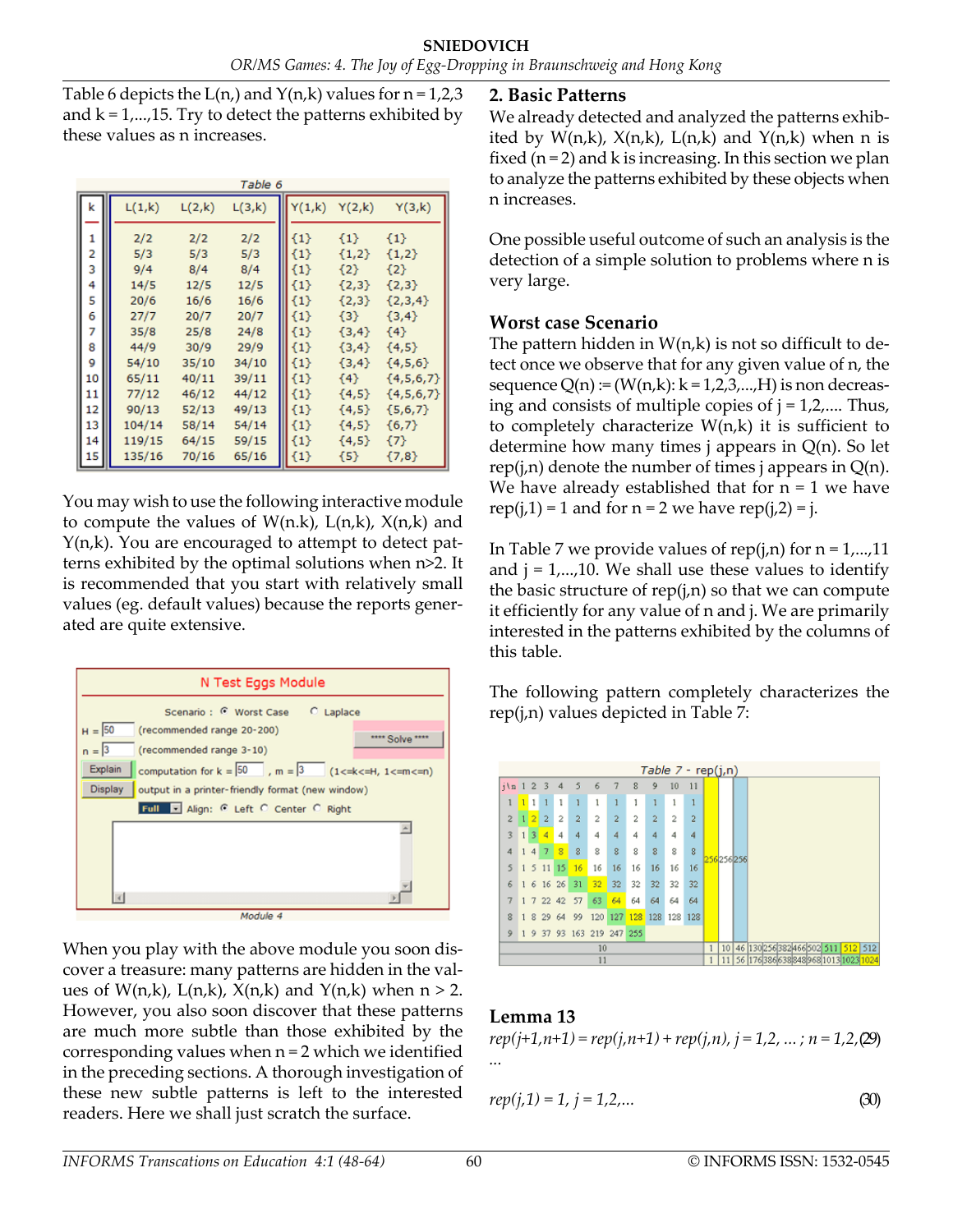$rep(1,n) = 1, n = 1,2,...$  (31)

Furthermore, the *columns* of Table 7 have the following interesting and constructive features:

#### **Lemma 14**

*rep(j,n) = 2j-1, n = 1,2,... ; j = 1,...,n* (32)

 $rep(n+1,n) = 2n-1-1, n = 1,...,10$  (33)

Upon solving the recurrence relation specified by (29)- (31) we obtain

#### **Theorem 5**

*rep(j,n) = B(j-1,0) + B(j-1,1) + ... + B(j-1,n-1) + B(j-1,n)*(34)  $i = n+1, n+2, ...$ 

where  $B(p,m) = (p!)/(m!(p-m)!)$ , for  $p \ge m$ , are the beloved *binomial coefficients*. It is convenient in our context to set  $B(p,m) = 0$ . Here then is the famous Pascal Triangle for  $p = m = 11$  displayed in a layout that is convenient for the computation of  $rep(i,n)$ .

So it is very easy to compute the values of  $rep(j,n)$  regardless of whether  $n \ge j$  or  $j \ge n$ . Recall that  $B(a,b+1)$  $= B(a,b)(a-b)/(b+1)$  so that the right-hand side of (34) can be evaluated incrementally, rather than using the definition of B explicitly. Details regarding numerical evaluation of binomial sums of this type can be found in Petkovsek et al<sup>(10)</sup>'s (1996) free book entitled  $A = B$ .

It is also not too difficult to show that

|                | Table $8 - B(j,n)$ |                |                |              |                |              |                |     |                |    |                |  |
|----------------|--------------------|----------------|----------------|--------------|----------------|--------------|----------------|-----|----------------|----|----------------|--|
| j\n            | 1                  | $\overline{2}$ | 3              | 4            | 5              | 6            | 7              | 8   | 9              | 10 | 11             |  |
| 1              | 1                  | 0              | 0              | 0            | $\overline{0}$ | 0            | $\overline{0}$ | 0   | o              | 0  | 0              |  |
| $\overline{a}$ | 1                  | 1              | 0              | 0            | $\mathbf 0$    | 0            | $\mathbf 0$    | 0   | $\mathbf 0$    | 0  | 0              |  |
| 3              | $\mathbf{1}$       | $\overline{2}$ | $\overline{1}$ | 0            | $\mathbf 0$    | 0            | $\overline{0}$ | 0   | 0              | 0  | $\mathbf 0$    |  |
| 4              | $\mathbf{1}$       | 3              | 3              | $\mathbf{1}$ | 0              | 0            | $\overline{0}$ | 0   | $\overline{0}$ | 0  | $\overline{0}$ |  |
| 5              | 1                  | 4              | 6              | 4            | 1              | 0            | $\overline{0}$ | 0   | $\mathbf 0$    | 0  | $\overline{0}$ |  |
| 6              | 1                  | 5              | 10             | 10           | 5              | $\mathbf{1}$ | 0              | 0   | $\overline{0}$ | 0  | $\bf{0}$       |  |
| 7              | 1                  | 6              | 15             | 20           | 15             | 6            | $\mathbf{1}$   | 0   | $\mathbf 0$    | 0  | $\overline{0}$ |  |
| 8              | 1                  | 7              | 21             | 35           | 35             | 21           | 7              | 1   | 0              | 0  | $\mathbf 0$    |  |
| 9              | $\overline{1}$     | 8              | 28             | 56           | 70             | 56           | 28             | 8   | $\mathbf{1}$   | 0  | 0              |  |
| 10             | 1                  | 9              | 36             | 84           | 126            | 126          | 84             | 36  | 9              | 1  | $\overline{0}$ |  |
| 11             | 1                  | 10             | 45             | 120          | 210            | 252          | 210            | 120 | 45             | 10 | 1              |  |

#### **Lemma 15**

 $rep(n+1,j+1) = 1 + rep(1,n) + rep(2,n) + ... + rep(j,n)$  (35)

The implication is that it is very easy to compute the values of  $W(k,n)$  using the relevant rep(j,n) values. In particular,

#### **Lemma 16**

*W(n,k) = min{j in {1,2,3,... }: rep(1,n) + rep(2,n) + ... +*(36) *rep(j,n) ≥ k}*

so (35)-(36) yield:

#### **Theorem 6**

$$
W(n,k) = min\{j \ in \ \{1,2,3,...\} : rep(j+1,n+1) > k\} \tag{37}
$$

For instance, suppose that  $n = 7$  and  $k = 300$ . Then from Table 7 we see that the smallest integer j such that rep( $j+1,8$ ) >= 300 is  $j = 9$ . Hence we conclude that  $W(300,7) = 9.$ 

In view of (32), it follows that if  $2<sup>n</sup> > k$ , then  $W(n,k) =$  $1 + \text{Integer}(\text{log}_2 k)$ . This means that for a given n, the value of  $W(n,k)$  is increasing very slowly with k, if at all. By the same token, for a small k, the value of W(n,k) is decreasing very slowly with n, if any. In particular,  $W(n,k)$  is constant with n for  $k \leq 2^n$ .

Because  $W(n,k)$  is not strictly increasing with  $k$ , it does not have a proper inverse with respect to k. So we have to settle for the "first appearance of"  $W(n,k)$  in  $Q(n)$ . Thus, let First(j,n) denote the smallest value of k such that  $j = W(n,k)$ , that is let First( $j,n$ ) := min {k:  $W(n,k)$  = j}. By definition then,

#### **Lemma 17**

 $rep(j,n) = First(j+1,n) - First(j,n)$ ,  $j = 1,2,...$  (38)

$$
First(j, n) = rep(j, n+1), j = 1, 2, ...
$$
 (39)

 $W(n,i) = W(n,i) = r$ , for all  $First(r,n) \le i, j \le First(r+1,n)$ (40) *, (r = 1,2,... )*

Using these basic properties of  $rep(j,n)$  and  $First(j,n)$ , it is not too difficult to completely characterize  $X(n,k)$ by First( $j$ ,n) and rep( $j$ ,n). For this purpose let  $j(k)$  denote the smallest value of j such that  $First(j, n) \geq k$  and let  $q(k)$  denote the difference between k and  $j(k)$  so that  $k = j(k) + q(k)$ . More formally, let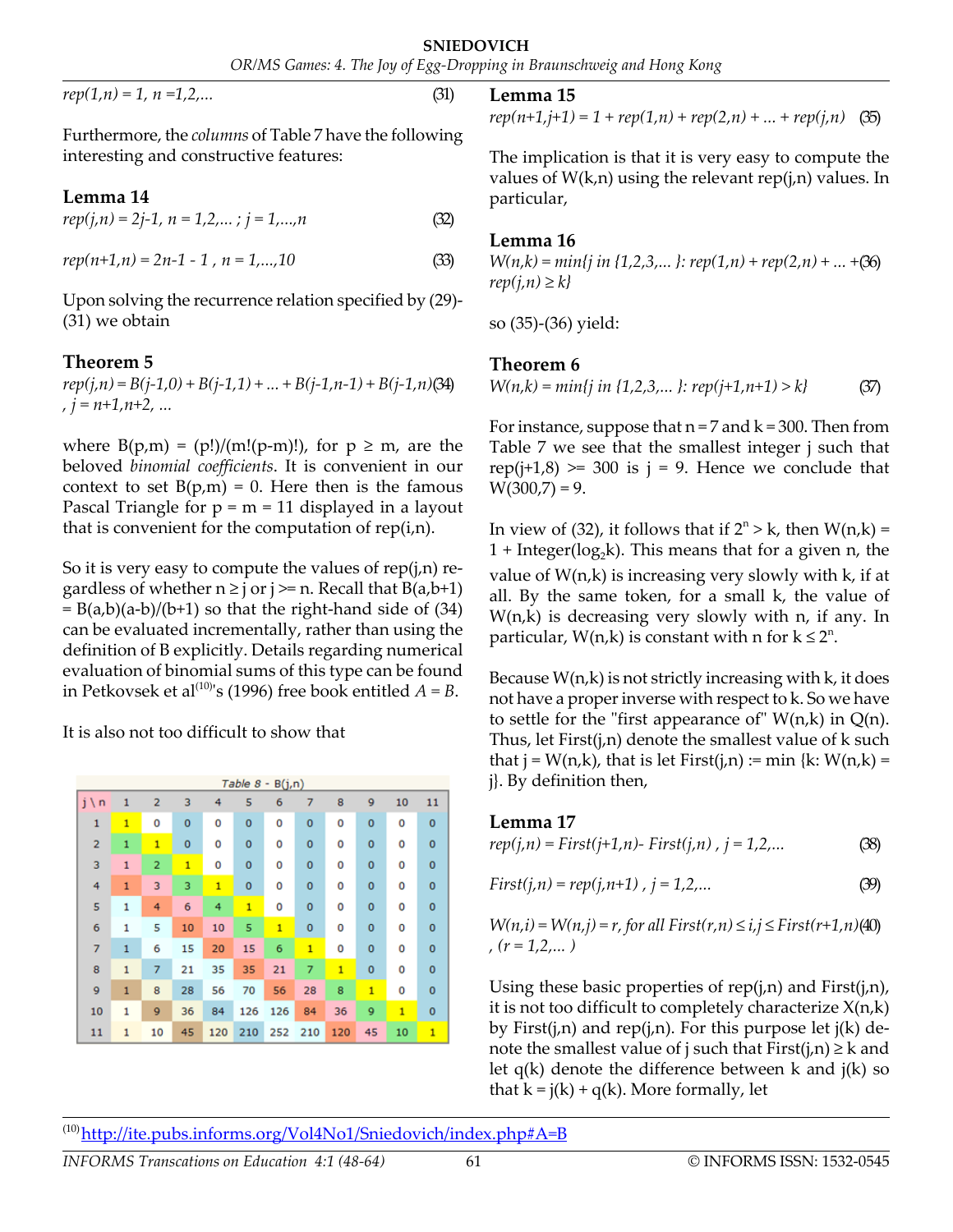$$
j(k) := \min \{j = 1, 2, \dots : \text{First}(j, n) \ge k\}, \ k = 1, 2, \dots \tag{41}
$$

$$
q(k) := k - j(k) \}, \ k = 1, 2, \dots \tag{42}
$$

It is not difficult to show that  $(j(k),q(k))$  is lexicographically strictly monotonic with k, hence the representation  $k = j(k) + q(k)$  is unique. Using this representation we can completely characterize  $X(n,k)$  as follows:

#### **Lemma 18**

 $X(n,k) = \{1,2,...,rep(j(k),n)\}\,$ , if  $q(k)=0$  (43)

$$
X(n,k) = \{ rep(j(k),n)\}, q(x) = rep(j(k),n) - 1
$$
 (44)

$$
X(n,j(k)+q) = \{1+q,...,rep(j(k),n)\}, \ 1 \le q < rep(j(k),n) \quad (45)
$$

Suppose that  $n$  is large so that  $k < 2^{n-1}$ . Then from (32) and (41)-(43) it follows that one of the optimal policies is "divide by half".

The following module computes the values of  $W(n,k)$ and  $X(n,k)$  using (38)-(46).

Given that we can compute  $W(n,k)$  and  $X(n,k)$  semianalytically via (29)-(46), why do we have to bother with the tedious numerical solution outlined by the DP functional equation? The answer is: *indeed, we do not have to bother about the DP functional equation (17) and the numerical algorithm that it outlines.*

It must be stressed, though, that the semi-analytical solution owes its existence to the DP functional equation. It is the numerical algorithm that produced the results that facilitated the detection the crucial patterns. Furthermore, the formal proofs of the key results presented in this section rely on the DP functional equation. In short, the semi-analytical solution outlined in this section is not an alternative to the DP functional equation, but rather a consequence of it.



#### **Laplace's Scenario**

To formulate the patterns exhibited by  $L(n,k)$  it is useful to write it as  $L(n,k)=Nom(n,k)/Denom(n,k)$ . The pattern for Denom(n,k) is obvious, namely Denom(n,k)  $= k+1$  so let us focus on Nom $(n,k)$ .

A quick experiment with Module 4 suggests that the clue to the pattern exhibited by Nom(k,n) lies in the pattern exhibited by  $Diff(j,n) := Nom(n,j) - Nom(n,j-1)$ . Table 9 depicts the values of  $Diff(j,n)$  for  $j = 1,...,16$  and  $n = 1, \ldots, 11.$ 

 $Diff(j,n) := Nom(n,j) - Nom(n,j-1)$ 

| Table 9                |    |   |   |   |   |   |   |   |   |    |    |
|------------------------|----|---|---|---|---|---|---|---|---|----|----|
| j<br>١<br>$\mathsf{n}$ | 1  | 2 | 3 | 4 | 5 | 6 | 7 | 8 | 9 | 10 | 11 |
| 1                      | 2  | 2 | 2 | 2 | 2 | 2 | 2 | 2 | 2 | 2  | 2  |
| 2                      | 3  | 3 | 3 | з | 3 | 3 | 3 | з | 3 | 3  | 3  |
| 3                      | 4  | 3 | 3 | 3 | 3 | 3 | 3 | 3 | 3 | 3  | 3  |
| 4                      | 5  | 4 | 4 | 4 | 4 | 4 | 4 | 4 | 4 | 4  | 4  |
| 5                      | 6  | 4 | 4 | 4 | 4 | 4 | 4 | 4 | 4 | 4  | 4  |
| 6                      | 7  | 4 | 4 | 4 | 4 | 4 | 4 | 4 | 4 | 4  | 4  |
| 7                      | 8  | 5 | 4 | 4 | 4 | 4 | 4 | 4 | 4 | 4  | 4  |
| 8                      | 9  | 5 | 5 | 5 | 5 | 5 | 5 | 5 | 5 | 5  | 5  |
| 9                      | 10 | 5 | 5 | 5 | 5 | 5 | 5 | 5 | 5 | 5  | 5  |
| 10                     | 11 | 5 | 5 | 5 | 5 | 5 | 5 | 5 | 5 | 5  | 5  |
| 11                     | 12 | 6 | 5 | 5 | 5 | 5 | 5 | 5 | 5 | 5  | 5  |
| 12                     | 13 | 6 | 5 | 5 | 5 | 5 | 5 | 5 | 5 | 5  | 5  |
| 13                     | 14 | 6 | 5 | 5 | 5 | 5 | 5 | 5 | 5 | 5  | 5  |
| 14                     | 15 | 6 | 5 | 5 | 5 | 5 | 5 | 5 | 5 | 5  | 5  |
| 15                     | 16 | 6 | 6 | 5 | 5 | 5 | 5 | 5 | 5 | 5  | 5  |
| 16                     | 17 | 7 | 6 | 5 | 5 | 5 | 5 | 5 | 5 | 5  | 5  |

Let G(n) denote the list having the pattern exhibited by the n-th column of Table 9 and let REP(j,n) denote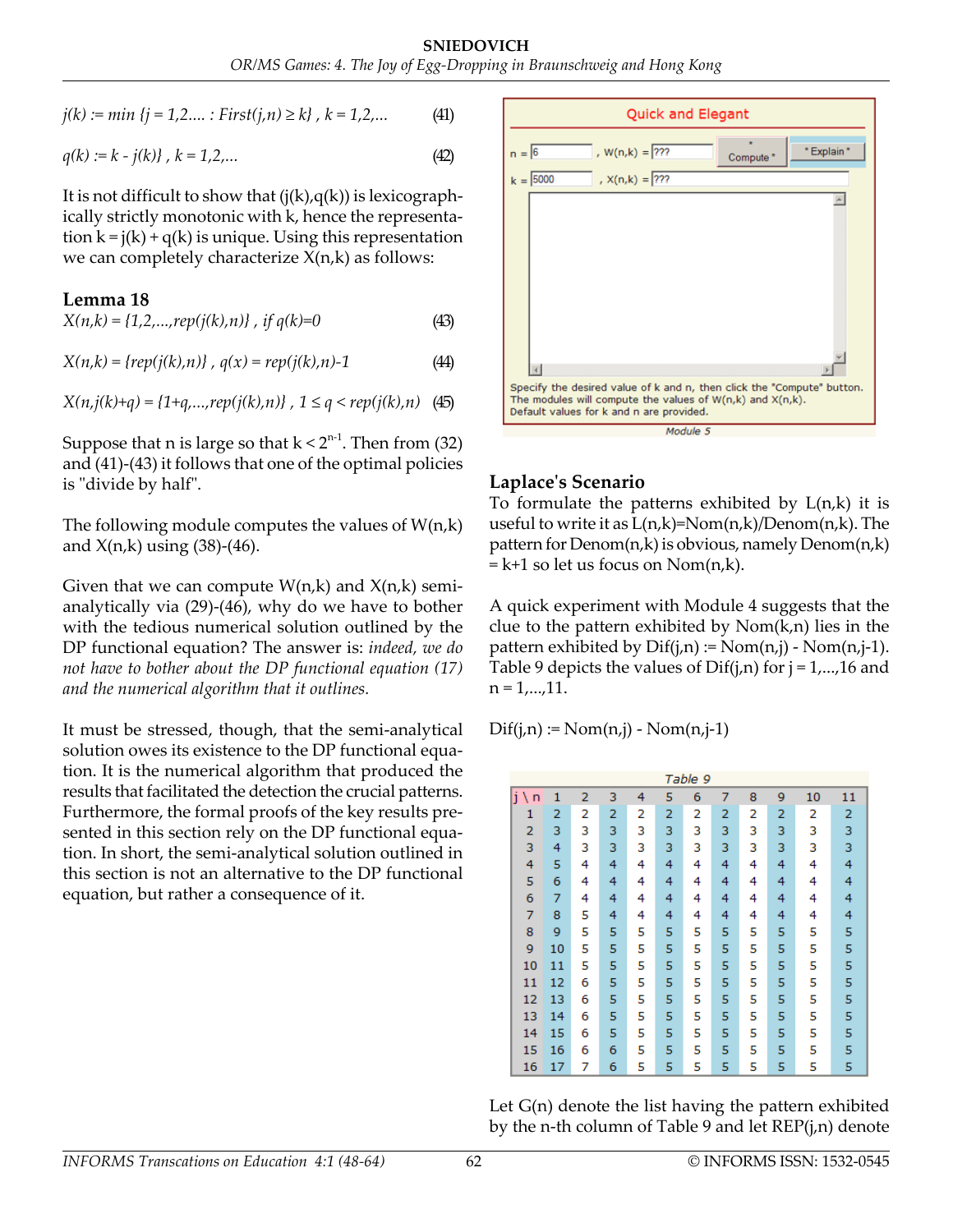the number of times j appears in  $G(n)$ . Table 10 depicts the values of REP( $j$ ,n) for  $j = 1,...,12$  and  $n = 1,...,11$ .

| Table 10 - REP(j,n) |   |                |    |    |                     |     |                 |     |     |                               |      |
|---------------------|---|----------------|----|----|---------------------|-----|-----------------|-----|-----|-------------------------------|------|
| $j \ n$             | 1 | 2              | з  | 4  | 5                   | 6   | 7               | 8   | 9   | 10                            | 11   |
| 1                   | 0 | 0              | 0  | 0  | 0                   | 0   | 0               | 0   | 0   | 0                             | 0    |
| $\overline{2}$      | 1 | 1              | 1  | 1  | 1                   | 1   | 1               | 1   | 1   | 1                             | 1    |
| 3                   | 1 | $\overline{2}$ | 2  | 2  | 2                   | 2   | 2               | 2   | 2   | 2                             | 2    |
| 4                   | 1 | з              | 4  | 4  | 4                   | 4   | 4               | 4   | 4   | 4                             | 4    |
| 5                   | 1 | 4              | 7  | 8  | 8                   | 8   | 8               | 8   | 8   | 8                             | 8    |
| 6                   | 1 | 5              | 11 | 15 | 16                  | 16  | 16              | 16  | 16  | 16                            | 16   |
| 7                   | 1 | 6              | 16 | 26 | 31                  | 32  | 32              | 32  | 32  | 32                            | 32   |
| 8                   | 1 | 7              | 22 | 42 | 57                  | 63  | 64              | 64  | 64  | 64                            | 64   |
| 9                   | 1 | 8              | 29 | 64 | 89                  | 120 | 127             | 128 | 128 | 128                           | 128  |
| 10                  | 1 | 9              | 37 | 83 |                     |     | 143 209 247 255 |     | 256 | 256                           | 256  |
| 11                  | 1 | 10             | 46 |    | 120 226 352 456 502 |     |                 |     | 511 | 512                           | 512  |
| 12                  | 1 | 11             | 56 |    |                     |     |                 |     |     | 166 346 578 808 958 1013 1023 | 1024 |

#### **Exercise 6**

Find the relationship between rep( $j$ ,n) and REP( $j$ ,n).

#### **Exercise 7**

Express  $L(n,k)$  in terms of  $REP(j,n+1)$  and/or rep(j,n+1) for suitable values of j.

To identify the structure of  $Y(n,k)$  we present in Table 10 the values of  $Y(n,k)$  for  $n = 1,2,3,4$  and  $j = 1,...,15$  as well as the respective values of X(4,k).

|                |        |         | Table 11         |                  |                             |
|----------------|--------|---------|------------------|------------------|-----------------------------|
| k              | Y(1,k) | Y(2,k)  | Y(3,k)           | Y(4,k)           | X(4,k)                      |
| 1              | ${1}$  | $\{1\}$ | $\{1\}$          | $\{1\}$          | $\{1\}$                     |
| $\overline{a}$ | ${1}$  | ${1,2}$ | ${1,2}$          | ${1,2}$          | ${1,2}$                     |
| 3              | ${1}$  | ${2}$   | ${2}$            | $\{2\}$          | ${2}$                       |
| 4              | ${1}$  | ${2,3}$ | ${2,3}$          | ${2,3}$          | ${1,2,3,4}$                 |
| 5              | ${1}$  | ${2,3}$ | ${2,3,4}$        | ${2,3,4}$        | ${2,3,4}$                   |
| 6              | ${1}$  | $\{3\}$ | $\{3,4\}$        | $\{3,4\}$        | $\{3,4\}$                   |
| $\overline{7}$ | ${1}$  | ${3,4}$ | $\{4\}$          | $\{4\}$          | ${4}$                       |
| 8              | ${1}$  | ${3,4}$ | ${4.5}$          | ${4,5}$          | ${1, 2, 3, 4, 5, 6, 7, 8}$  |
| 9              | ${1}$  | ${3,4}$ | ${4,5,6}$        | ${4,5,6}$        | ${2,3,4,5,6,7,8}$           |
| 10             | ${1}$  | $\{4\}$ | $\{4, 5, 6, 7\}$ | $\{4, 5, 6, 7\}$ | $\{3,4,5,6,7,8\}$           |
| 11             | ${1}$  | ${4,5}$ | ${4,5,6,7}$      |                  | ${4,5,6,7,8}$ ${4,5,6,7,8}$ |
| 12             | ${1}$  | ${4,5}$ | ${5,6,7}$        | ${5,6,7,8}$      | ${5,6,7,8}$                 |
| 13             | ${1}$  | ${4,5}$ | ${6,7}$          | ${6,7,8}$        | ${6,7,8}$                   |
| 14             | ${1}$  | ${4,5}$ | ${7}$            | ${7,8}$          | ${7,8}$                     |
| 15             | ${1}$  | $\{5\}$ | ${7,8}$          | $\{8\}$          | ${8}$                       |

## **Exercise 8**

Express  $Y(n,k)$  in terms of rep(j,n) and First(j,n) for suitable values of j. Hint: First find the values of k where  $Y(n,k) = X(n,k)$  and both are singletons (See Lemma 18 for inspiration).

The comments made above regarding the semi-analytical solution for the Worst Case version of the problem applies here as well: the semi-analytical solution for the Laplace version of the problem is not an alternative for the DP solution, it is a derivation of it. Here is a module based on the results presented in this subsection:

The following module illustrates the relationship between the essential structures of  $Y(n,k)$  and  $X(n,k)$ . Each possesses a wave -like pattern and they share the same end points of the waves- where both are the same singletons. The shape of the waves are different. The X(n,k) waves are right angle, equilateral triangles whereas the Y(n,k) waves are parallelograms.

The following question is unavoidable: